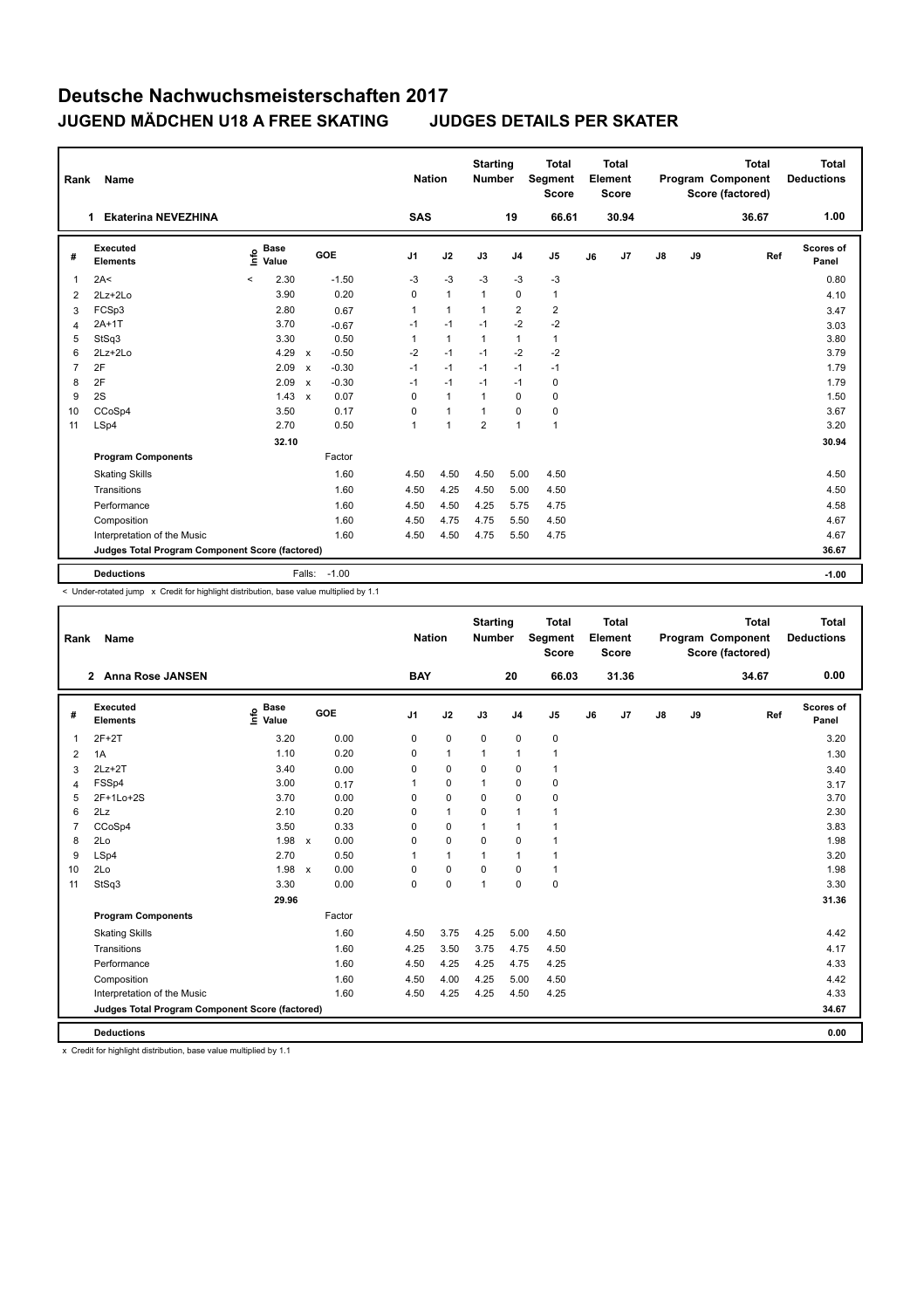| Rank                 | Name                                            |                              |              |         | <b>Nation</b>  |              | <b>Starting</b><br><b>Number</b> |                | <b>Total</b><br>Segment<br><b>Score</b> |    | <b>Total</b><br>Element<br><b>Score</b> |               |    | <b>Total</b><br>Program Component<br>Score (factored) | <b>Total</b><br><b>Deductions</b> |
|----------------------|-------------------------------------------------|------------------------------|--------------|---------|----------------|--------------|----------------------------------|----------------|-----------------------------------------|----|-----------------------------------------|---------------|----|-------------------------------------------------------|-----------------------------------|
| 3                    | <b>Audrey Cecile SCHARPFF</b>                   |                              |              |         | <b>BER</b>     |              |                                  | 16             | 64.02                                   |    | 30.42                                   |               |    | 33.60                                                 | 0.00                              |
| #                    | Executed<br><b>Elements</b>                     | <b>Base</b><br>lnfo<br>Value | GOE          |         | J <sub>1</sub> | J2           | J3                               | J <sub>4</sub> | J <sub>5</sub>                          | J6 | J7                                      | $\mathsf{J}8$ | J9 | Ref                                                   | <b>Scores of</b><br>Panel         |
| 2Lo<br>$\mathbf{1}$  |                                                 | 1.80                         |              | 0.10    | 0              | $\mathbf 0$  | 0                                | $\overline{1}$ | $\mathbf{1}$                            |    |                                         |               |    |                                                       | 1.90                              |
| $\overline{2}$<br>1A |                                                 | 1.10                         |              | 0.13    | 0              | $\mathbf{1}$ | $\Omega$                         | $\overline{1}$ | $\mathbf{1}$                            |    |                                         |               |    |                                                       | 1.23                              |
| 3                    | $2Lz+2T$                                        | 3.40                         |              | 0.00    | 0              | $\mathbf 0$  | 0                                | $\mathbf 0$    | $\mathbf 0$                             |    |                                         |               |    |                                                       | 3.40                              |
| 2F<br>$\overline{4}$ |                                                 | 1.90                         |              | 0.10    | 0              | 0            | 0                                | $\overline{1}$ | $\mathbf{1}$                            |    |                                         |               |    |                                                       | 2.00                              |
| 5                    | FCCoSp4                                         | 3.50                         |              | 0.17    | 0              | $\mathbf 0$  | $\Omega$                         | $\mathbf{1}$   | 1                                       |    |                                         |               |    |                                                       | 3.67                              |
| 6                    | StSq3                                           | 3.30                         |              | 0.33    | 0              | $\mathbf{1}$ | 0                                | $\overline{1}$ | $\mathbf{1}$                            |    |                                         |               |    |                                                       | 3.63                              |
| $\overline{7}$       | LSp2                                            | 1.90                         |              | 0.50    | 1              | $\mathbf{1}$ | $\overline{1}$                   | $\overline{2}$ | $\mathbf{1}$                            |    |                                         |               |    |                                                       | 2.40                              |
| 8                    | 2Lz+1Lo+2S                                      | 4.29                         | $\mathsf{x}$ | $-0.10$ | 0              | $-1$         | $\Omega$                         | $-1$           | 0                                       |    |                                         |               |    |                                                       | 4.19                              |
| 2Lo<br>9             |                                                 | 1.98                         | $\mathsf{x}$ | 0.00    | 0              | $\mathbf 0$  | $\Omega$                         | $\mathbf 0$    | $\mathbf 0$                             |    |                                         |               |    |                                                       | 1.98                              |
| 10                   | $2F+2T$                                         | 3.52                         | $\mathsf{x}$ | 0.00    | 0              | $-1$         | 0                                | $\mathbf 0$    | $\pmb{0}$                               |    |                                         |               |    |                                                       | 3.52                              |
| 11                   | CCoSp2                                          | 2.50                         |              | 0.00    | 0              | $\mathbf 0$  | $\Omega$                         | $\mathbf 0$    | $\mathbf 0$                             |    |                                         |               |    |                                                       | 2.50                              |
|                      |                                                 | 29.19                        |              |         |                |              |                                  |                |                                         |    |                                         |               |    |                                                       | 30.42                             |
|                      | <b>Program Components</b>                       |                              |              | Factor  |                |              |                                  |                |                                         |    |                                         |               |    |                                                       |                                   |
|                      | <b>Skating Skills</b>                           |                              |              | 1.60    | 4.25           | 4.25         | 4.25                             | 4.00           | 4.25                                    |    |                                         |               |    |                                                       | 4.25                              |
|                      | Transitions                                     |                              |              | 1.60    | 3.75           | 3.75         | 4.00                             | 4.75           | 4.25                                    |    |                                         |               |    |                                                       | 4.00                              |
|                      | Performance                                     |                              |              | 1.60    | 4.25           | 4.25         | 4.25                             | 4.00           | 4.50                                    |    |                                         |               |    |                                                       | 4.25                              |
|                      | Composition                                     |                              |              | 1.60    | 4.00           | 4.50         | 4.25                             | 4.50           | 4.25                                    |    |                                         |               |    |                                                       | 4.33                              |
|                      | Interpretation of the Music                     |                              |              | 1.60    | 4.00           | 4.50         | 4.25                             | 4.00           | 4.25                                    |    |                                         |               |    |                                                       | 4.17                              |
|                      | Judges Total Program Component Score (factored) |                              |              |         |                |              |                                  |                |                                         |    |                                         |               |    |                                                       | 33.60                             |
|                      | <b>Deductions</b>                               |                              |              |         |                |              |                                  |                |                                         |    |                                         |               |    |                                                       | 0.00                              |

x Credit for highlight distribution, base value multiplied by 1.1

| Rank           | Name                                            |      |                      |              |         |    | <b>Nation</b> |                | <b>Starting</b><br><b>Number</b> |                | <b>Total</b><br>Segment<br><b>Score</b> |    | <b>Total</b><br>Element<br><b>Score</b> |               |    | <b>Total</b><br>Program Component<br>Score (factored) | <b>Total</b><br><b>Deductions</b> |
|----------------|-------------------------------------------------|------|----------------------|--------------|---------|----|---------------|----------------|----------------------------------|----------------|-----------------------------------------|----|-----------------------------------------|---------------|----|-------------------------------------------------------|-----------------------------------|
|                | 4 Kira GUTZAT                                   |      |                      |              |         |    | <b>BAY</b>    |                |                                  | 18             | 63.27                                   |    | 28.33                                   |               |    | 34.94                                                 | 0.00                              |
| #              | Executed<br><b>Elements</b>                     | ١nf٥ | <b>Base</b><br>Value |              | GOE     | J1 |               | J2             | J3                               | J <sub>4</sub> | J <sub>5</sub>                          | J6 | J <sub>7</sub>                          | $\mathsf{J}8$ | J9 | Ref                                                   | Scores of<br>Panel                |
| 1              | $2Lz + 2T$                                      |      | 3.40                 |              | 0.30    |    | $\mathbf{1}$  | $\mathbf{1}$   | $\mathbf{1}$                     | $\mathbf{1}$   | $\mathbf{1}$                            |    |                                         |               |    |                                                       | 3.70                              |
| 2              | 2F+1Lo+2Lo                                      |      | 4.20                 |              | 0.30    |    |               | $\mathbf{1}$   | $\mathbf{1}$                     | $\mathbf{1}$   | $\mathbf{1}$                            |    |                                         |               |    |                                                       | 4.50                              |
| 3              | $2S+2T$                                         |      | 2.60                 |              | 0.07    |    | 0             | $\mathbf 0$    | $\mathbf 0$                      | $\mathbf{1}$   | $\mathbf{1}$                            |    |                                         |               |    |                                                       | 2.67                              |
| 4              | 2Lo                                             |      | 1.80                 |              | 0.00    |    | 0             | $\mathbf 0$    | $\mathbf 0$                      | $\mathbf 0$    | $\mathbf{1}$                            |    |                                         |               |    |                                                       | 1.80                              |
| 5              | 2Lz<<                                           | <<   | 0.60                 |              | $-0.27$ |    | -3            | $-3$           | -3                               | $-2$           | $-2$                                    |    |                                         |               |    |                                                       | 0.33                              |
| 6              | FCCoSp4                                         |      | 3.50                 |              | 0.33    |    | 0             | $\mathbf{1}$   | $\mathbf{1}$                     | $\mathbf{1}$   | 0                                       |    |                                         |               |    |                                                       | 3.83                              |
| $\overline{7}$ | StSq3                                           |      | 3.30                 |              | 0.50    |    | 1             | $\mathbf{1}$   | $\mathbf 0$                      | $\mathbf{1}$   | $\mathbf{1}$                            |    |                                         |               |    |                                                       | 3.80                              |
| 8              | 1A                                              |      | 1.21                 | $\mathsf{x}$ | 0.00    |    | 0             | $\mathbf{1}$   | $\mathbf 0$                      | $\mathbf 0$    | 0                                       |    |                                         |               |    |                                                       | 1.21                              |
| 9              | LSp1                                            |      | 1.50                 |              | $-0.60$ |    | $-2$          | $-2$           | $-2$                             | $-2$           | $-2$                                    |    |                                         |               |    |                                                       | 0.90                              |
| 10             | 2F                                              |      | 2.09                 | $\mathsf{x}$ | 0.00    | 1  |               | $\mathbf 0$    | $\mathbf 0$                      | $\mathbf 0$    | 0                                       |    |                                         |               |    |                                                       | 2.09                              |
| 11             | CCoSp3                                          |      | 3.00                 |              | 0.50    |    | 0             | $\overline{1}$ | 1                                | $\mathbf{1}$   | $\mathbf{1}$                            |    |                                         |               |    |                                                       | 3.50                              |
|                |                                                 |      | 27.20                |              |         |    |               |                |                                  |                |                                         |    |                                         |               |    |                                                       | 28.33                             |
|                | <b>Program Components</b>                       |      |                      |              | Factor  |    |               |                |                                  |                |                                         |    |                                         |               |    |                                                       |                                   |
|                | <b>Skating Skills</b>                           |      |                      |              | 1.60    |    | 4.50          | 4.25           | 4.25                             | 5.00           | 4.25                                    |    |                                         |               |    |                                                       | 4.33                              |
|                | Transitions                                     |      |                      |              | 1.60    |    | 4.25          | 4.25           | 4.00                             | 4.00           | 4.25                                    |    |                                         |               |    |                                                       | 4.17                              |
|                | Performance                                     |      |                      |              | 1.60    |    | 4.25          | 4.50           | 4.25                             | 5.25           | 4.50                                    |    |                                         |               |    |                                                       | 4.42                              |
|                | Composition                                     |      |                      |              | 1.60    |    | 4.50          | 4.50           | 4.25                             | 5.00           | 4.25                                    |    |                                         |               |    |                                                       | 4.42                              |
|                | Interpretation of the Music                     |      |                      |              | 1.60    |    | 4.50          | 4.50           | 4.50                             | 5.25           | 4.25                                    |    |                                         |               |    |                                                       | 4.50                              |
|                | Judges Total Program Component Score (factored) |      |                      |              |         |    |               |                |                                  |                |                                         |    |                                         |               |    |                                                       | 34.94                             |
|                | <b>Deductions</b>                               |      |                      |              |         |    |               |                |                                  |                |                                         |    |                                         |               |    |                                                       | 0.00                              |

<< Downgraded jump x Credit for highlight distribution, base value multiplied by 1.1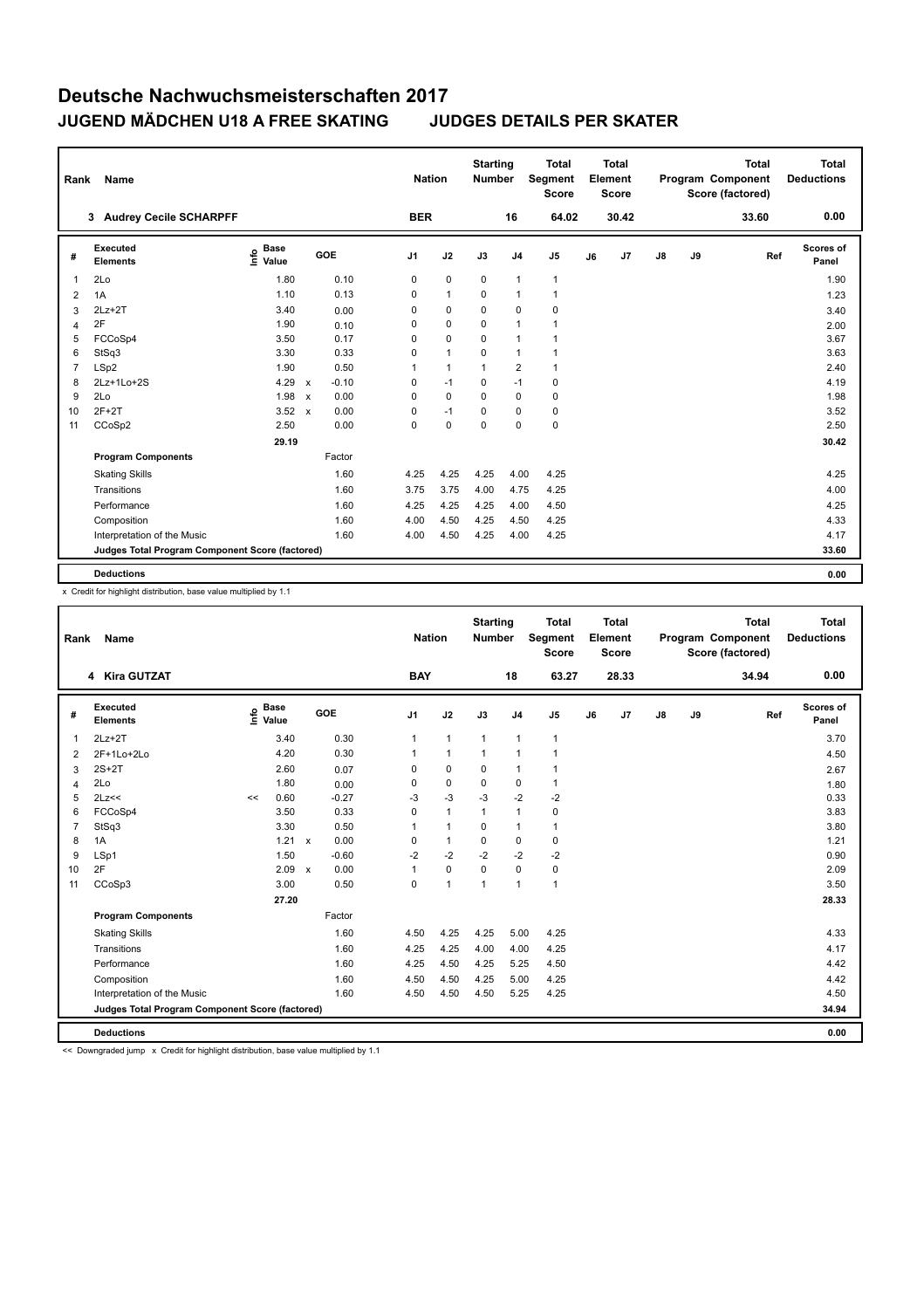| Rank           | Name                                            |         |                      |              |         | <b>Nation</b>  |                | <b>Starting</b><br><b>Number</b> |                | <b>Total</b><br><b>Segment</b><br><b>Score</b> |    | <b>Total</b><br>Element<br><b>Score</b> |               |    | <b>Total</b><br>Program Component<br>Score (factored) | <b>Total</b><br><b>Deductions</b> |
|----------------|-------------------------------------------------|---------|----------------------|--------------|---------|----------------|----------------|----------------------------------|----------------|------------------------------------------------|----|-----------------------------------------|---------------|----|-------------------------------------------------------|-----------------------------------|
|                | 5 Lucie Antonia REICHE                          |         |                      |              |         | <b>SAS</b>     |                |                                  | 17             | 61.63                                          |    | 27.70                                   |               |    | 34.93                                                 | 1.00                              |
| #              | Executed<br><b>Elements</b>                     | Info    | <b>Base</b><br>Value |              | GOE     | J <sub>1</sub> | J2             | J3                               | J <sub>4</sub> | J <sub>5</sub>                                 | J6 | J7                                      | $\mathsf{J}8$ | J9 | Ref                                                   | <b>Scores of</b><br>Panel         |
| 1              | $2Lz + 2T$                                      |         | 3.40                 |              | 0.00    | 0              | $-1$           | 0                                | 0              | 0                                              |    |                                         |               |    |                                                       | 3.40                              |
| 2              | 2A<                                             | $\prec$ | 2.30                 |              | $-1.50$ | -3             | $-3$           | $-3$                             | $-3$           | $-3$                                           |    |                                         |               |    |                                                       | 0.80                              |
| 3              | 2Lo                                             |         | 1.80                 |              | 0.00    | 0              | $\overline{1}$ | 0                                | $\mathbf 0$    | 0                                              |    |                                         |               |    |                                                       | 1.80                              |
| 4              | $2F+2T$                                         |         | 3.20                 |              | 0.00    | 0              | 0              | 0                                | 0              | 0                                              |    |                                         |               |    |                                                       | 3.20                              |
| 5              | FCSSp3                                          |         | 2.60                 |              | 0.00    | 1              | $\Omega$       | $\Omega$                         | 0              | 0                                              |    |                                         |               |    |                                                       | 2.60                              |
| 6              | 2F                                              |         | 1.90                 |              | $-0.30$ | $-1$           | $-1$           | $-1$                             | $-1$           | $-1$                                           |    |                                         |               |    |                                                       | 1.60                              |
| $\overline{7}$ | 2Lo+1Lo+2S                                      |         | 3.96 x               |              | 0.00    | $\mathbf 0$    | $\mathbf 0$    | $\mathbf 0$                      | $\mathbf 0$    | 0                                              |    |                                         |               |    |                                                       | 3.96                              |
| 8              | 2Lz                                             |         | 2.31                 | $\mathsf{x}$ | $-0.30$ | $-2$           | $-1$           | $-1$                             | $-1$           | $-1$                                           |    |                                         |               |    |                                                       | 2.01                              |
| 9              | StSq2                                           |         | 2.60                 |              | 0.33    | $\Omega$       | $\overline{1}$ | $\Omega$                         | $\overline{1}$ | $\mathbf{1}$                                   |    |                                         |               |    |                                                       | 2.93                              |
| 10             | CCoSp3                                          |         | 3.00                 |              | 0.00    | 0              | $\mathbf 0$    | $\mathbf 0$                      | $\mathbf 0$    | $\pmb{0}$                                      |    |                                         |               |    |                                                       | 3.00                              |
| 11             | LSp3                                            |         | 2.40                 |              | 0.00    | 0              | $\mathbf 0$    | $\mathbf 0$                      | $\mathbf 0$    | $\mathbf 0$                                    |    |                                         |               |    |                                                       | 2.40                              |
|                |                                                 |         | 29.47                |              |         |                |                |                                  |                |                                                |    |                                         |               |    |                                                       | 27.70                             |
|                | <b>Program Components</b>                       |         |                      |              | Factor  |                |                |                                  |                |                                                |    |                                         |               |    |                                                       |                                   |
|                | <b>Skating Skills</b>                           |         |                      |              | 1.60    | 4.50           | 4.00           | 4.25                             | 5.00           | 4.25                                           |    |                                         |               |    |                                                       | 4.33                              |
|                | Transitions                                     |         |                      |              | 1.60    | 4.25           | 3.75           | 3.75                             | 4.75           | 4.25                                           |    |                                         |               |    |                                                       | 4.08                              |
|                | Performance                                     |         |                      |              | 1.60    | 4.50           | 4.25           | 4.25                             | 5.25           | 4.50                                           |    |                                         |               |    |                                                       | 4.42                              |
|                | Composition                                     |         |                      |              | 1.60    | 4.50           | 4.50           | 4.25                             | 4.75           | 4.50                                           |    |                                         |               |    |                                                       | 4.50                              |
|                | Interpretation of the Music                     |         |                      |              | 1.60    | 4.50           | 4.50           | 4.25                             | 5.00           | 4.50                                           |    |                                         |               |    |                                                       | 4.50                              |
|                | Judges Total Program Component Score (factored) |         |                      |              |         |                |                |                                  |                |                                                |    |                                         |               |    |                                                       | 34.93                             |
|                | <b>Deductions</b>                               |         |                      | Falls:       | $-1.00$ |                |                |                                  |                |                                                |    |                                         |               |    |                                                       | $-1.00$                           |

< Under-rotated jump x Credit for highlight distribution, base value multiplied by 1.1 ! Not clear edge

| Rank           | Name                                            |      |                      |                           |         | <b>Nation</b>  |              | <b>Starting</b><br><b>Number</b> |                | <b>Total</b><br><b>Segment</b><br><b>Score</b> |    | <b>Total</b><br>Element<br><b>Score</b> |               |    | <b>Total</b><br>Program Component<br>Score (factored) | Total<br><b>Deductions</b> |
|----------------|-------------------------------------------------|------|----------------------|---------------------------|---------|----------------|--------------|----------------------------------|----------------|------------------------------------------------|----|-----------------------------------------|---------------|----|-------------------------------------------------------|----------------------------|
|                | 6 Karen Naomi KRÄHE                             |      |                      |                           |         | <b>BRE</b>     |              |                                  | 11             | 59.57                                          |    | 27.04                                   |               |    | 32.53                                                 | 0.00                       |
| #              | Executed<br><b>Elements</b>                     | ١nf٥ | <b>Base</b><br>Value |                           | GOE     | J <sub>1</sub> | J2           | J3                               | J <sub>4</sub> | J <sub>5</sub>                                 | J6 | J7                                      | $\mathsf{J}8$ | J9 | Ref                                                   | Scores of<br>Panel         |
| 1              | 1A                                              |      | 1.10                 |                           | 0.20    | 0              | $\mathbf{1}$ | $\mathbf{1}$                     | $\overline{1}$ | $\mathbf{1}$                                   |    |                                         |               |    |                                                       | 1.30                       |
| 2              | 2Lz                                             | -1   | 2.10                 |                           | $-0.30$ | $-1$           | $-2$         | $-1$                             | $-1$           | 0                                              |    |                                         |               |    |                                                       | 1.80                       |
| 3              | 2S                                              |      | 1.30                 |                           | 0.20    | $\overline{1}$ | $\mathbf{1}$ | $\mathbf{1}$                     | $\overline{1}$ | $\mathbf{1}$                                   |    |                                         |               |    |                                                       | 1.50                       |
| 4              | FCCoSp4V                                        |      | 3.00                 |                           | 0.17    | 1              | $\mathbf 0$  | $\overline{1}$                   | $\mathbf 0$    | $\mathbf 0$                                    |    |                                         |               |    |                                                       | 3.17                       |
| 5              | 1A                                              |      | 1.10                 |                           | 0.20    |                | $\mathbf{1}$ | 1                                | $\overline{1}$ | $\mathbf{1}$                                   |    |                                         |               |    |                                                       | 1.30                       |
| 6              | LSp3                                            |      | 2.40                 |                           | 0.50    | 1              | $\mathbf{1}$ | 0                                | $\mathbf{1}$   | $\mathbf{1}$                                   |    |                                         |               |    |                                                       | 2.90                       |
| $\overline{7}$ | 2Lz                                             |      | 2.31                 | $\boldsymbol{\mathsf{x}}$ | $-0.70$ | $-2$           | $-3$         | $-2$                             | $-3$           | $-2$                                           |    |                                         |               |    |                                                       | 1.61                       |
| 8              | 2F                                              |      | 2.09                 | $\mathsf{x}$              | 0.00    | $\Omega$       | $\Omega$     | $\Omega$                         | $\mathbf 0$    | 0                                              |    |                                         |               |    |                                                       | 2.09                       |
| 9              | 2F+1Lo+2S                                       |      | 4.07                 | $\mathbf x$               | 0.00    | $\Omega$       | $\mathbf 0$  | $\Omega$                         | $\Omega$       | 0                                              |    |                                         |               |    |                                                       | 4.07                       |
| 10             | StSq3                                           |      | 3.30                 |                           | 0.33    | $\Omega$       | $\mathbf{1}$ | $\Omega$                         | $\overline{1}$ | $\mathbf{1}$                                   |    |                                         |               |    |                                                       | 3.63                       |
| 11             | CCoSp4                                          |      | 3.50                 |                           | 0.17    | 0              | $-1$         | 0                                | $\overline{1}$ | $\mathbf{1}$                                   |    |                                         |               |    |                                                       | 3.67                       |
|                |                                                 |      | 26.27                |                           |         |                |              |                                  |                |                                                |    |                                         |               |    |                                                       | 27.04                      |
|                | <b>Program Components</b>                       |      |                      |                           | Factor  |                |              |                                  |                |                                                |    |                                         |               |    |                                                       |                            |
|                | <b>Skating Skills</b>                           |      |                      |                           | 1.60    | 4.25           | 4.25         | 4.25                             | 3.75           | 4.25                                           |    |                                         |               |    |                                                       | 4.25                       |
|                | Transitions                                     |      |                      |                           | 1.60    | 3.75           | 3.50         | 3.75                             | 3.75           | 4.00                                           |    |                                         |               |    |                                                       | 3.75                       |
|                | Performance                                     |      |                      |                           | 1.60    | 4.25           | 4.00         | 4.25                             | 4.50           | 4.25                                           |    |                                         |               |    |                                                       | 4.25                       |
|                | Composition                                     |      |                      |                           | 1.60    | 4.25           | 4.25         | 4.00                             | 4.00           | 4.00                                           |    |                                         |               |    |                                                       | 4.08                       |
|                | Interpretation of the Music                     |      |                      |                           | 1.60    | 4.00           | 4.00         | 4.00                             | 4.00           | 4.00                                           |    |                                         |               |    |                                                       | 4.00                       |
|                | Judges Total Program Component Score (factored) |      |                      |                           |         |                |              |                                  |                |                                                |    |                                         |               |    |                                                       | 32.53                      |
|                | <b>Deductions</b>                               |      |                      |                           |         |                |              |                                  |                |                                                |    |                                         |               |    |                                                       | 0.00                       |

x Credit for highlight distribution, base value multiplied by 1.1 ! Not clear edge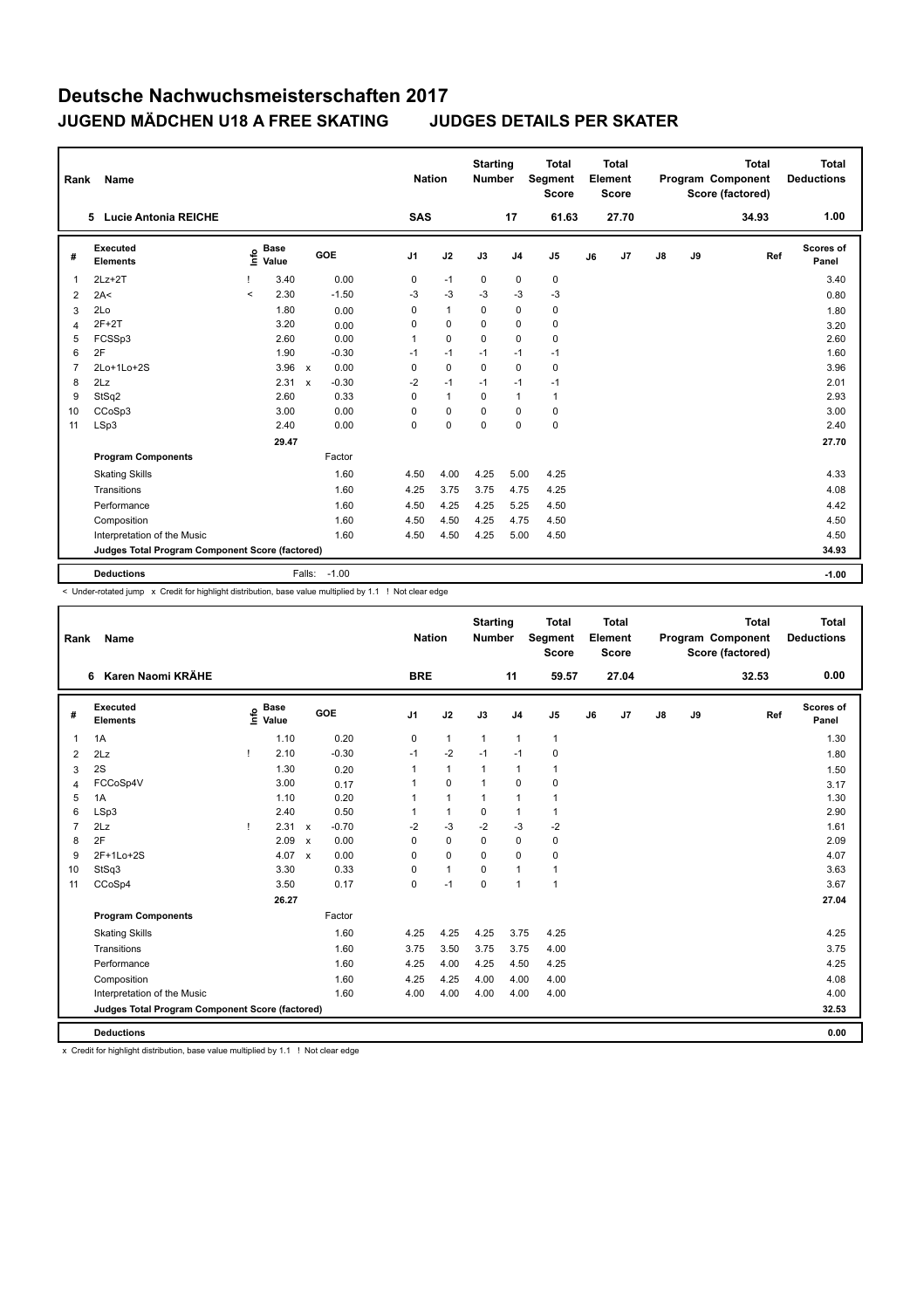| Rank | <b>Name</b>                                     |      |                      |              |         |                | <b>Nation</b> |             | <b>Starting</b><br><b>Number</b> |                | <b>Total</b><br>Segment<br><b>Score</b> |    | <b>Total</b><br>Element<br><b>Score</b> |               |    | <b>Total</b><br>Program Component<br>Score (factored) | Total<br><b>Deductions</b> |
|------|-------------------------------------------------|------|----------------------|--------------|---------|----------------|---------------|-------------|----------------------------------|----------------|-----------------------------------------|----|-----------------------------------------|---------------|----|-------------------------------------------------------|----------------------------|
|      | <b>Anastassia MELNIKOV</b><br>$\overline{7}$    |      |                      |              |         |                | <b>BER</b>    |             |                                  | 15             | 57.26                                   |    | 25.87                                   |               |    | 32.39                                                 | 1.00                       |
| #    | Executed<br><b>Elements</b>                     | ١nf٥ | <b>Base</b><br>Value |              | GOE     | J <sub>1</sub> |               | J2          | J3                               | J <sub>4</sub> | J <sub>5</sub>                          | J6 | J <sub>7</sub>                          | $\mathsf{J}8$ | J9 | Ref                                                   | <b>Scores of</b><br>Panel  |
| 1    | 2Lz+1Lo+2S                                      |      | 3.90                 |              | $-0.30$ |                | $-1$          | $-1$        | $-1$                             | 0              | $-1$                                    |    |                                         |               |    |                                                       | 3.60                       |
| 2    | $2F+2T$                                         |      | 3.20                 |              | 0.00    |                | $\Omega$      | $\mathbf 0$ | $\Omega$                         | 0              | 0                                       |    |                                         |               |    |                                                       | 3.20                       |
| 3    | 1A                                              |      | 1.10                 |              | 0.00    |                | 0             | $\mathbf 0$ | 0                                | 0              | 0                                       |    |                                         |               |    |                                                       | 1.10                       |
| 4    | FCCoSp4                                         |      | 3.50                 |              | 0.17    |                | 0             | $\mathbf 0$ | 0                                | 1              | $\mathbf{1}$                            |    |                                         |               |    |                                                       | 3.67                       |
| 5    | 2F                                              |      | 1.90                 |              | 0.10    |                | $\Omega$      | $\mathbf 0$ | $\Omega$                         | 1              | $\mathbf{1}$                            |    |                                         |               |    |                                                       | 2.00                       |
| 6    | StSq3                                           |      | 3.30                 |              | 0.00    |                | 0             | $\mathbf 0$ | $\mathbf 0$                      | $\mathbf 0$    | $\pmb{0}$                               |    |                                         |               |    |                                                       | 3.30                       |
|      | 2Lze+1T                                         | e    | 2.09                 | $\mathsf{x}$ | $-0.60$ |                | $-2$          | $-2$        | $-2$                             | $-2$           | $-2$                                    |    |                                         |               |    |                                                       | 1.49                       |
| 8    | 2S                                              |      | 1.43                 | $\mathsf{x}$ | 0.00    |                | $\Omega$      | $\mathbf 0$ | $\mathbf 0$                      | $\mathbf 0$    | 0                                       |    |                                         |               |    |                                                       | 1.43                       |
| 9    | CCoSp4V                                         |      | 3.00                 |              | $-0.10$ |                | 0             | $-1$        | $-1$                             | 0              | 0                                       |    |                                         |               |    |                                                       | 2.90                       |
| 10   | 2Lo                                             |      | 1.98                 | $\mathbf{x}$ | $-0.90$ |                | $-3$          | $-3$        | $-3$                             | $-3$           | $-3$                                    |    |                                         |               |    |                                                       | 1.08                       |
| 11   | SSp3                                            |      | 2.10                 |              | 0.00    |                | 0             | $-1$        | $\Omega$                         | $\mathbf 0$    | $\mathbf 0$                             |    |                                         |               |    |                                                       | 2.10                       |
|      |                                                 |      | 27.50                |              |         |                |               |             |                                  |                |                                         |    |                                         |               |    |                                                       | 25.87                      |
|      | <b>Program Components</b>                       |      |                      |              | Factor  |                |               |             |                                  |                |                                         |    |                                         |               |    |                                                       |                            |
|      | <b>Skating Skills</b>                           |      |                      |              | 1.60    |                | 3.75          | 4.25        | 4.25                             | 4.00           | 4.00                                    |    |                                         |               |    |                                                       | 4.08                       |
|      | Transitions                                     |      |                      |              | 1.60    |                | 3.50          | 3.75        | 3.75                             | 4.75           | 4.00                                    |    |                                         |               |    |                                                       | 3.83                       |
|      | Performance                                     |      |                      |              | 1.60    |                | 3.75          | 4.00        | 4.00                             | 4.25           | 3.75                                    |    |                                         |               |    |                                                       | 3.92                       |
|      | Composition                                     |      |                      |              | 1.60    |                | 3.75          | 4.50        | 4.25                             | 4.50           | 4.25                                    |    |                                         |               |    |                                                       | 4.33                       |
|      | Interpretation of the Music                     |      |                      |              | 1.60    |                | 3.75          | 4.00        | 4.25                             | 4.25           | 4.00                                    |    |                                         |               |    |                                                       | 4.08                       |
|      | Judges Total Program Component Score (factored) |      |                      |              |         |                |               |             |                                  |                |                                         |    |                                         |               |    |                                                       | 32.39                      |
|      |                                                 |      |                      |              |         |                |               |             |                                  |                |                                         |    |                                         |               |    |                                                       |                            |
|      | <b>Deductions</b>                               |      |                      | Falls:       | $-1.00$ |                |               |             |                                  |                |                                         |    |                                         |               |    |                                                       | $-1.00$                    |

x Credit for highlight distribution, base value multiplied by 1.1 e Wrong edge ! Not clear edge

| Rank           | <b>Name</b>                                     |                            |                           |         | <b>Nation</b>  |             | <b>Starting</b><br><b>Number</b> |                | <b>Total</b><br>Segment<br><b>Score</b> |    | <b>Total</b><br>Element<br><b>Score</b> |    |    | <b>Total</b><br>Program Component<br>Score (factored) | <b>Total</b><br><b>Deductions</b> |
|----------------|-------------------------------------------------|----------------------------|---------------------------|---------|----------------|-------------|----------------------------------|----------------|-----------------------------------------|----|-----------------------------------------|----|----|-------------------------------------------------------|-----------------------------------|
|                | Margareta OLOSOVA<br>8                          |                            |                           |         | <b>BAY</b>     |             |                                  | 9              | 55.01                                   |    | 27.01                                   |    |    | 28.00                                                 | 0.00                              |
| #              | <b>Executed</b><br><b>Elements</b>              | <b>Base</b><br>۴ů<br>Value |                           | GOE     | J <sub>1</sub> | J2          | J3                               | J <sub>4</sub> | J <sub>5</sub>                          | J6 | J7                                      | J8 | J9 | Ref                                                   | <b>Scores of</b><br>Panel         |
| 1              | $2Lz+2T$                                        | 3.40                       |                           | 0.10    | 0              | $\pmb{0}$   | $\mathbf 0$                      | $\mathbf{1}$   | $\mathbf{1}$                            |    |                                         |    |    |                                                       | 3.50                              |
| $\overline{2}$ | 2F+1Lo+2T                                       | 3.70                       |                           | 0.00    | 0              | $-1$        | $\mathbf{1}$                     | $\mathbf 0$    | 0                                       |    |                                         |    |    |                                                       | 3.70                              |
| 3              | $2S+2Lo$                                        | 3.10                       |                           | 0.00    | 0              | $-1$        | 0                                | $\mathbf 0$    | 0                                       |    |                                         |    |    |                                                       | 3.10                              |
| 4              | FCSp3                                           | 2.80                       |                           | 0.00    | 0              | $-2$        | $\Omega$                         | $\mathbf 0$    | 0                                       |    |                                         |    |    |                                                       | 2.80                              |
| 5              | 2S                                              | 1.30                       |                           | 0.00    | 0              | $\mathbf 0$ | $\Omega$                         | $\mathbf 0$    | 0                                       |    |                                         |    |    |                                                       | 1.30                              |
| 6              | 1A                                              | 1.10                       |                           | 0.00    | 0              | $\mathbf 0$ | $\mathbf 0$                      | $\mathbf 0$    | 0                                       |    |                                         |    |    |                                                       | 1.10                              |
| $\overline{7}$ | 2F                                              | 1.90                       |                           | 0.20    | 1              | $\mathbf 0$ | 0                                | $\mathbf{1}$   | $\mathbf{1}$                            |    |                                         |    |    |                                                       | 2.10                              |
| 8              | CCoSp3                                          | 3.00                       |                           | 0.00    | 0              | $-1$        | $\mathbf 0$                      | $\mathbf 0$    | $\mathbf 0$                             |    |                                         |    |    |                                                       | 3.00                              |
| 9              | SSp2                                            | 1.60                       |                           | 0.00    | 0              | $-1$        | $\Omega$                         | $\mathbf 0$    | $\mathbf 0$                             |    |                                         |    |    |                                                       | 1.60                              |
| 10             | StSq2                                           | 2.60                       |                           | 0.00    | 0              | $-1$        | 0                                | $\mathbf 0$    | 0                                       |    |                                         |    |    |                                                       | 2.60                              |
| 11             | 2Lz                                             | 2.31                       | $\boldsymbol{\mathsf{x}}$ | $-0.10$ | 0              | $\mathbf 0$ | $\mathbf 0$                      | $-1$           | $-1$                                    |    |                                         |    |    |                                                       | 2.21                              |
|                |                                                 | 26.81                      |                           |         |                |             |                                  |                |                                         |    |                                         |    |    |                                                       | 27.01                             |
|                | <b>Program Components</b>                       |                            |                           | Factor  |                |             |                                  |                |                                         |    |                                         |    |    |                                                       |                                   |
|                | <b>Skating Skills</b>                           |                            |                           | 1.60    | 3.75           | 3.50        | 3.50                             | 3.75           | 3.50                                    |    |                                         |    |    |                                                       | 3.58                              |
|                | Transitions                                     |                            |                           | 1.60    | 3.25           | 3.25        | 3.50                             | 3.75           | 3.50                                    |    |                                         |    |    |                                                       | 3.42                              |
|                | Performance                                     |                            |                           | 1.60    | 3.50           | 3.25        | 3.50                             | 3.50           | 3.75                                    |    |                                         |    |    |                                                       | 3.50                              |
|                | Composition                                     |                            |                           | 1.60    | 3.25           | 3.50        | 3.50                             | 3.75           | 3.75                                    |    |                                         |    |    |                                                       | 3.58                              |
|                | Interpretation of the Music                     |                            |                           | 1.60    | 3.25           | 3.25        | 3.50                             | 3.75           | 3.50                                    |    |                                         |    |    |                                                       | 3.42                              |
|                | Judges Total Program Component Score (factored) |                            |                           |         |                |             |                                  |                |                                         |    |                                         |    |    |                                                       | 28.00                             |
|                | <b>Deductions</b>                               |                            |                           |         |                |             |                                  |                |                                         |    |                                         |    |    |                                                       | 0.00                              |

x Credit for highlight distribution, base value multiplied by 1.1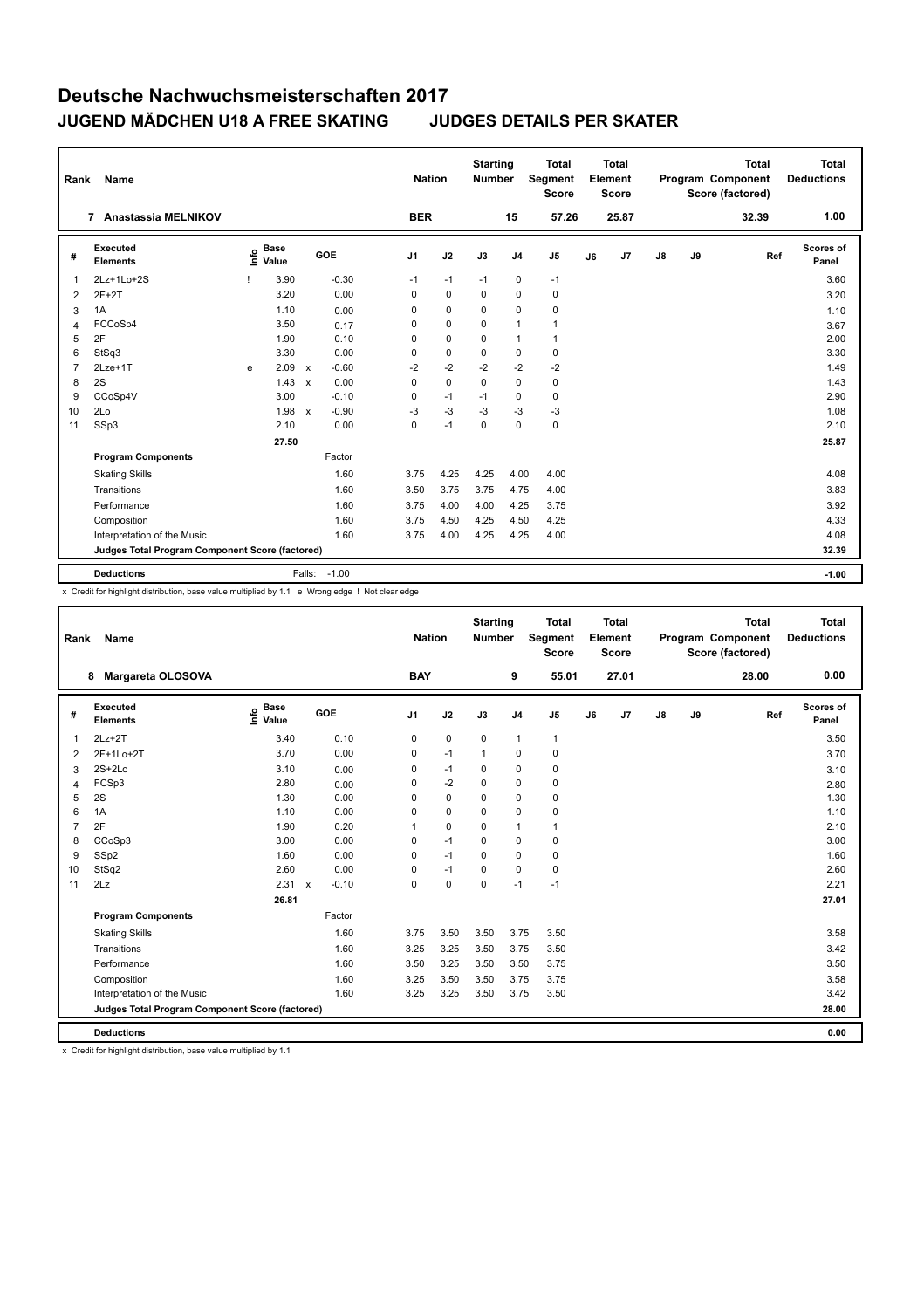| Rank           | <b>Name</b>                                     |      |                      |              |         | <b>Nation</b>  |                | <b>Starting</b><br><b>Number</b> |                | <b>Total</b><br><b>Segment</b><br><b>Score</b> |    | <b>Total</b><br>Element<br><b>Score</b> |               |    | <b>Total</b><br>Program Component<br>Score (factored) | <b>Total</b><br><b>Deductions</b> |
|----------------|-------------------------------------------------|------|----------------------|--------------|---------|----------------|----------------|----------------------------------|----------------|------------------------------------------------|----|-----------------------------------------|---------------|----|-------------------------------------------------------|-----------------------------------|
|                | <b>Lisa ROBNER</b><br>9                         |      |                      |              |         | <b>SAS</b>     |                |                                  | $\mathbf{2}$   | 54.63                                          |    | 25.96                                   |               |    | 28.67                                                 | 0.00                              |
| #              | Executed<br><b>Elements</b>                     | ١nf٥ | <b>Base</b><br>Value |              | GOE     | J <sub>1</sub> | J2             | J3                               | J <sub>4</sub> | J <sub>5</sub>                                 | J6 | J7                                      | $\mathsf{J}8$ | J9 | Ref                                                   | <b>Scores of</b><br>Panel         |
| 1              | 2Lze+2T                                         | e    | 2.80                 |              | $-0.50$ | $-2$           | $-1$           | $-1$                             | $-2$           | $-2$                                           |    |                                         |               |    |                                                       | 2.30                              |
| 2              | $2F+2T$                                         |      | 3.20                 |              | 0.20    | $\mathbf{1}$   | $\mathbf{1}$   | $\mathbf{1}$                     | $-1$           | 0                                              |    |                                         |               |    |                                                       | 3.40                              |
| 3              | FCCoSp2                                         |      | 2.50                 |              | 0.00    | $-1$           | $\overline{1}$ | 0                                | $\mathbf 0$    | 0                                              |    |                                         |               |    |                                                       | 2.50                              |
| 4              | LSp1                                            |      | 1.50                 |              | $-0.60$ | $-2$           | $-1$           | $-2$                             | $-2$           | $-2$                                           |    |                                         |               |    |                                                       | 0.90                              |
| 5              | 2Lo                                             |      | 1.80                 |              | 0.10    | $\Omega$       | $\mathbf{1}$   | 1                                | $\mathbf 0$    | $\pmb{0}$                                      |    |                                         |               |    |                                                       | 1.90                              |
| 6              | 2F                                              |      | 2.09                 | $\mathsf{x}$ | 0.00    | 0              | $\mathbf 0$    | 0                                | $\pmb{0}$      | $\pmb{0}$                                      |    |                                         |               |    |                                                       | 2.09                              |
| $\overline{7}$ | 2Lo                                             |      | 1.98                 | $\mathsf{x}$ | $-0.20$ | $-1$           | $\mathbf 0$    | $\mathbf 0$                      | $-2$           | $-1$                                           |    |                                         |               |    |                                                       | 1.78                              |
| 8              | StSq2                                           |      | 2.60                 |              | 0.00    | $\Omega$       | $\mathbf 0$    | $\Omega$                         | $\mathbf 0$    | 0                                              |    |                                         |               |    |                                                       | 2.60                              |
| 9              | 1A                                              |      | $1.21 \times$        |              | 0.07    | 0              | $\mathbf{1}$   | 1                                | 0              | 0                                              |    |                                         |               |    |                                                       | 1.28                              |
| 10             | 2Lz+1Lo<+2S                                     | Ţ    | 4.18                 | $\mathsf{x}$ | $-0.30$ | $-1$           | $-1$           | $-1$                             | $-3$           | $-1$                                           |    |                                         |               |    |                                                       | 3.88                              |
| 11             | CCoSp3                                          |      | 3.00                 |              | 0.33    | $\mathbf 0$    | $\overline{1}$ | $\overline{1}$                   | $\overline{1}$ | $\mathbf 0$                                    |    |                                         |               |    |                                                       | 3.33                              |
|                |                                                 |      | 26.86                |              |         |                |                |                                  |                |                                                |    |                                         |               |    |                                                       | 25.96                             |
|                | <b>Program Components</b>                       |      |                      |              | Factor  |                |                |                                  |                |                                                |    |                                         |               |    |                                                       |                                   |
|                | <b>Skating Skills</b>                           |      |                      |              | 1.60    | 3.50           | 4.25           | 4.00                             | 2.75           | 3.75                                           |    |                                         |               |    |                                                       | 3.75                              |
|                | Transitions                                     |      |                      |              | 1.60    | 3.25           | 3.75           | 3.75                             | 2.25           | 3.50                                           |    |                                         |               |    |                                                       | 3.50                              |
|                | Performance                                     |      |                      |              | 1.60    | 3.00           | 4.00           | 3.75                             | 3.25           | 3.50                                           |    |                                         |               |    |                                                       | 3.50                              |
|                | Composition                                     |      |                      |              | 1.60    | 3.25           | 4.50           | 4.00                             | 3.00           | 3.75                                           |    |                                         |               |    |                                                       | 3.67                              |
|                | Interpretation of the Music                     |      |                      |              | 1.60    | 3.00           | 4.25           | 4.00                             | 2.50           | 3.50                                           |    |                                         |               |    |                                                       | 3.50                              |
|                | Judges Total Program Component Score (factored) |      |                      |              |         |                |                |                                  |                |                                                |    |                                         |               |    |                                                       | 28.67                             |
|                |                                                 |      |                      |              |         |                |                |                                  |                |                                                |    |                                         |               |    |                                                       |                                   |
|                | <b>Deductions</b>                               |      |                      |              |         |                |                |                                  |                |                                                |    |                                         |               |    |                                                       | 0.00                              |

< Under-rotated jump x Credit for highlight distribution, base value multiplied by 1.1 e Wrong edge ! Not clear edge

| Rank | Name                                            |         |                                  |                           |            |                | <b>Nation</b> | <b>Starting</b><br><b>Number</b> |                | <b>Total</b><br>Segment<br><b>Score</b> |    | <b>Total</b><br>Element<br><b>Score</b> |               |    | <b>Total</b><br>Program Component<br>Score (factored) | <b>Total</b><br><b>Deductions</b> |
|------|-------------------------------------------------|---------|----------------------------------|---------------------------|------------|----------------|---------------|----------------------------------|----------------|-----------------------------------------|----|-----------------------------------------|---------------|----|-------------------------------------------------------|-----------------------------------|
|      | Elisabeth JÄGER<br>10                           |         |                                  |                           |            | <b>BAY</b>     |               |                                  | 10             | 54.45                                   |    | 27.26                                   |               |    | 29.19                                                 | 2.00                              |
| #    | Executed<br><b>Elements</b>                     |         | <b>Base</b><br>e Base<br>⊆ Value |                           | <b>GOE</b> | J <sub>1</sub> | J2            | J3                               | J <sub>4</sub> | J <sub>5</sub>                          | J6 | J7                                      | $\mathsf{J}8$ | J9 | Ref                                                   | Scores of<br>Panel                |
| 1    | 2A                                              |         | 3.30                             |                           | 0.00       | 0              | $-1$          | 0                                | $\mathbf 0$    | $\mathbf 0$                             |    |                                         |               |    |                                                       | 3.30                              |
| 2    | 2F+2Lo+2T                                       |         | 5.00                             |                           | 0.00       | 0              | $\mathbf 0$   | 0                                | 0              | 0                                       |    |                                         |               |    |                                                       | 5.00                              |
| 3    | 2A<<                                            | <<      | 1.10                             |                           | $-0.60$    | $-3$           | $-3$          | $-3$                             | $-3$           | $-3$                                    |    |                                         |               |    |                                                       | 0.50                              |
| 4    | FSSp3                                           |         | 2.60                             |                           | 0.00       | 0              | $\mathbf 0$   | $\mathbf 0$                      | $\mathbf{1}$   | 0                                       |    |                                         |               |    |                                                       | 2.60                              |
| 5    | 3S<                                             | $\prec$ | 3.10                             |                           | $-2.10$    | -3             | $-3$          | $-3$                             | -3             | $-3$                                    |    |                                         |               |    |                                                       | 1.00                              |
| 6    | $2F+2Lo$                                        |         | 4.07                             | $\boldsymbol{\mathsf{x}}$ | 0.00       | 0              | $\mathbf 0$   | $\mathbf 0$                      | $\mathbf 0$    | 0                                       |    |                                         |               |    |                                                       | 4.07                              |
| 7    | $2Lze+2T$                                       | e       | 3.08                             | $\boldsymbol{\mathsf{x}}$ | $-0.60$    | $-2$           | $-3$          | $-2$                             | $-2$           | $-2$                                    |    |                                         |               |    |                                                       | 2.48                              |
| 8    | CCoSp2                                          |         | 2.50                             |                           | $-0.40$    | $-2$           | $-2$          | $-1$                             | $-1$           | $-1$                                    |    |                                         |               |    |                                                       | 2.10                              |
| 9    | StSq2                                           |         | 2.60                             |                           | 0.00       | 0              | $-1$          | 0                                | $\mathbf 0$    | $\mathbf 0$                             |    |                                         |               |    |                                                       | 2.60                              |
| 10   | 2Lz                                             | т.      | 2.31                             | $\boldsymbol{\mathsf{x}}$ | $-0.20$    | $-1$           | $-2$          | $-1$                             | 0              | $\pmb{0}$                               |    |                                         |               |    |                                                       | 2.11                              |
| 11   | LSp1                                            |         | 1.50                             |                           | 0.00       | 0              | $\mathbf 0$   | $\mathbf 0$                      | $\mathbf 0$    | $\pmb{0}$                               |    |                                         |               |    |                                                       | 1.50                              |
|      |                                                 |         | 31.16                            |                           |            |                |               |                                  |                |                                         |    |                                         |               |    |                                                       | 27.26                             |
|      | <b>Program Components</b>                       |         |                                  |                           | Factor     |                |               |                                  |                |                                         |    |                                         |               |    |                                                       |                                   |
|      | <b>Skating Skills</b>                           |         |                                  |                           | 1.60       | 3.75           | 3.50          | 3.75                             | 4.25           | 4.00                                    |    |                                         |               |    |                                                       | 3.83                              |
|      | Transitions                                     |         |                                  |                           | 1.60       | 3.00           | 3.25          | 3.50                             | 4.00           | 4.00                                    |    |                                         |               |    |                                                       | 3.58                              |
|      | Performance                                     |         |                                  |                           | 1.60       | 3.50           | 3.25          | 3.50                             | 4.25           | 4.00                                    |    |                                         |               |    |                                                       | 3.67                              |
|      | Composition                                     |         |                                  |                           | 1.60       | 3.25           | 3.50          | 3.50                             | 4.00           | 3.75                                    |    |                                         |               |    |                                                       | 3.58                              |
|      | Interpretation of the Music                     |         |                                  |                           | 1.60       | 3.25           | 3.25          | 3.75                             | 4.00           | 3.75                                    |    |                                         |               |    |                                                       | 3.58                              |
|      | Judges Total Program Component Score (factored) |         |                                  |                           |            |                |               |                                  |                |                                         |    |                                         |               |    |                                                       | 29.19                             |
|      | <b>Deductions</b>                               |         |                                  | Falls:                    | $-2.00$    |                |               |                                  |                |                                         |    |                                         |               |    |                                                       | $-2.00$                           |

< Under-rotated jump << Downgraded jump x Credit for highlight distribution, base value multiplied by 1.1 e Wrong edge ! Not clear edge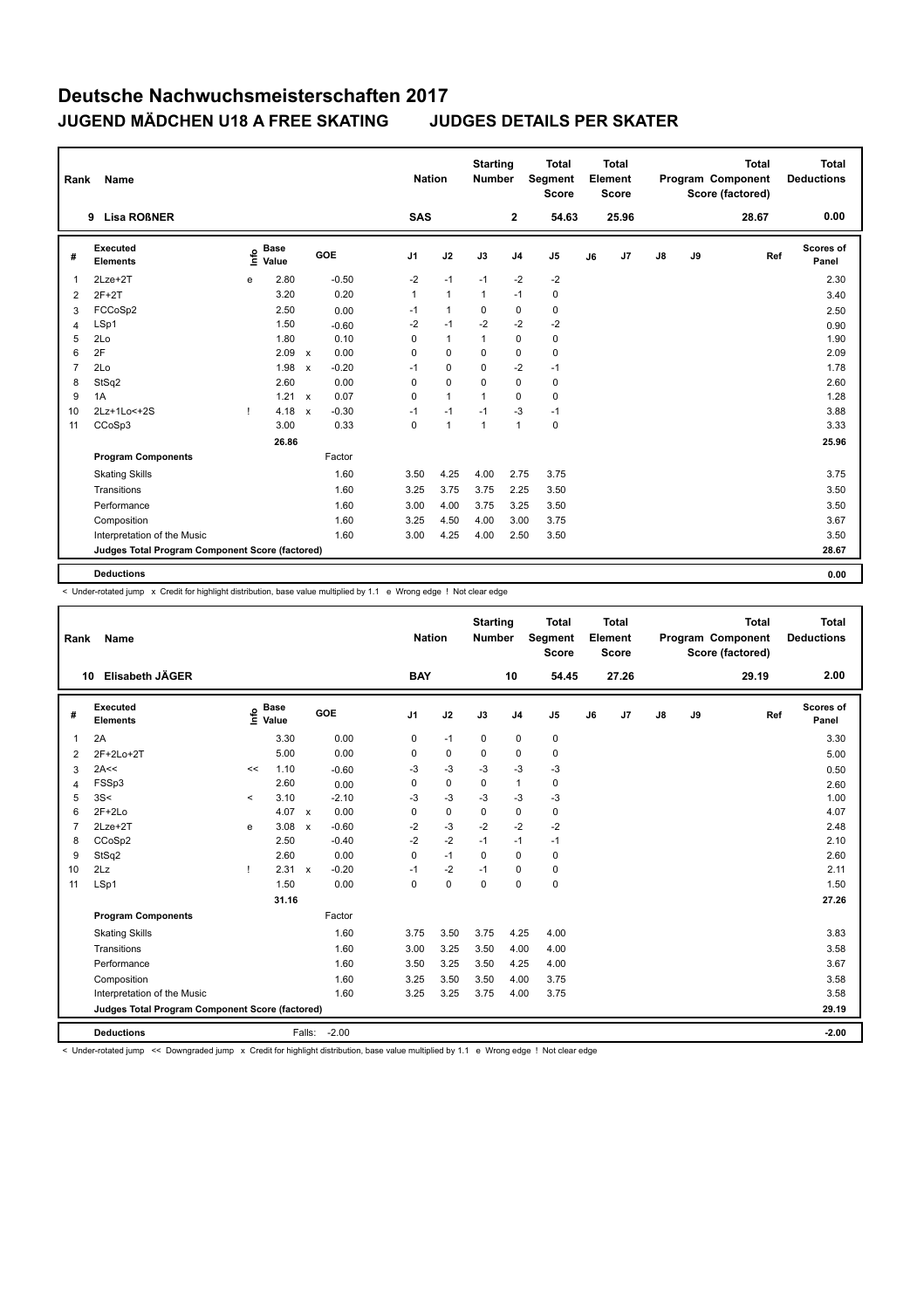| Rank           | <b>Name</b>                                     |         |                      |              |         | <b>Nation</b>  |             | <b>Starting</b><br><b>Number</b> |                | <b>Total</b><br>Segment<br>Score |    | Total<br>Element<br><b>Score</b> |               |    | <b>Total</b><br>Program Component<br>Score (factored) | Total<br><b>Deductions</b> |
|----------------|-------------------------------------------------|---------|----------------------|--------------|---------|----------------|-------------|----------------------------------|----------------|----------------------------------|----|----------------------------------|---------------|----|-------------------------------------------------------|----------------------------|
|                | <b>Laura SCHMIDBAUER</b><br>11                  |         |                      |              |         | <b>BAY</b>     |             |                                  | 14             | 53.84                            |    | 25.78                            |               |    | 29.06                                                 | 1.00                       |
| #              | Executed<br><b>Elements</b>                     | lnfo    | <b>Base</b><br>Value |              | GOE     | J <sub>1</sub> | J2          | J3                               | J <sub>4</sub> | J <sub>5</sub>                   | J6 | J7                               | $\mathsf{J}8$ | J9 | Ref                                                   | Scores of<br>Panel         |
| 1              | 2Lo+1Lo+2S                                      |         | 3.60                 |              | 0.00    | 0              | $\mathbf 0$ | 0                                | 0              | $\mathbf 0$                      |    |                                  |               |    |                                                       | 3.60                       |
| 2              | $2F+2T$                                         |         | 3.20                 |              | 0.00    | 0              | 0           | 0                                | 0              | 0                                |    |                                  |               |    |                                                       | 3.20                       |
| 3              | 2Lz                                             | $\prec$ | 1.50                 |              | $-0.60$ | $-2$           | $-2$        | $-2$                             | $-2$           | $-2$                             |    |                                  |               |    |                                                       | 0.90                       |
| $\overline{4}$ | 1A                                              |         | 1.10                 |              | 0.00    | 0              | $\mathbf 0$ | $\mathbf 0$                      | $\mathbf 0$    | $\mathbf 0$                      |    |                                  |               |    |                                                       | 1.10                       |
| 5              | CCoSp4                                          |         | 3.50                 |              | $-0.30$ | $-1$           | $-1$        | $-1$                             | $-1$           | $-1$                             |    |                                  |               |    |                                                       | 3.20                       |
| 6              | $2F+2T$                                         |         | 3.52                 | $\mathsf{x}$ | $-0.90$ | $-3$           | $-3$        | $-3$                             | $-3$           | $-3$                             |    |                                  |               |    |                                                       | 2.62                       |
| $\overline{7}$ | FCCoSp3V                                        |         | 2.50                 |              | $-0.30$ | $-2$           | $-1$        | $-1$                             | $-1$           | $-1$                             |    |                                  |               |    |                                                       | 2.20                       |
| 8              | 2Lz                                             |         | 2.31                 | $\mathsf{x}$ | 0.00    | 0              | $-2$        | $\Omega$                         | $\mathbf 0$    | 0                                |    |                                  |               |    |                                                       | 2.31                       |
| 9              | 2Lo                                             |         | 1.98                 | $\mathsf{x}$ | 0.00    | 0              | $\mathbf 0$ | $\Omega$                         | $\Omega$       | 0                                |    |                                  |               |    |                                                       | 1.98                       |
| 10             | StSq2                                           |         | 2.60                 |              | 0.00    | 0              | $-1$        | $\Omega$                         | $\Omega$       | 0                                |    |                                  |               |    |                                                       | 2.60                       |
| 11             | LSp2                                            |         | 1.90                 |              | 0.17    | 0              | $\mathbf 0$ | 1                                | $\overline{1}$ | $\pmb{0}$                        |    |                                  |               |    |                                                       | 2.07                       |
|                |                                                 |         | 27.71                |              |         |                |             |                                  |                |                                  |    |                                  |               |    |                                                       | 25.78                      |
|                | <b>Program Components</b>                       |         |                      |              | Factor  |                |             |                                  |                |                                  |    |                                  |               |    |                                                       |                            |
|                | <b>Skating Skills</b>                           |         |                      |              | 1.60    | 3.50           | 3.50        | 3.75                             | 3.75           | 3.75                             |    |                                  |               |    |                                                       | 3.67                       |
|                | Transitions                                     |         |                      |              | 1.60    | 3.25           | 3.25        | 3.50                             | 3.75           | 3.75                             |    |                                  |               |    |                                                       | 3.50                       |
|                | Performance                                     |         |                      |              | 1.60    | 3.25           | 3.50        | 3.50                             | 3.75           | 3.75                             |    |                                  |               |    |                                                       | 3.58                       |
|                | Composition                                     |         |                      |              | 1.60    | 3.25           | 4.00        | 3.75                             | 4.00           | 3.75                             |    |                                  |               |    |                                                       | 3.83                       |
|                | Interpretation of the Music                     |         |                      |              | 1.60    | 3.25           | 3.75        | 3.75                             | 3.50           | 3.50                             |    |                                  |               |    |                                                       | 3.58                       |
|                | Judges Total Program Component Score (factored) |         |                      |              |         |                |             |                                  |                |                                  |    |                                  |               |    |                                                       | 29.06                      |
|                | <b>Deductions</b>                               |         |                      | Falls:       | $-1.00$ |                |             |                                  |                |                                  |    |                                  |               |    |                                                       | $-1.00$                    |

< Under-rotated jump x Credit for highlight distribution, base value multiplied by 1.1

| Rank           | Name                                            |              |                      |                           |         |                | <b>Nation</b> |                | <b>Starting</b><br><b>Number</b> |                | <b>Total</b><br>Segment<br><b>Score</b> |    | <b>Total</b><br>Element<br><b>Score</b> |               |    | Total<br>Program Component<br>Score (factored) |     | <b>Total</b><br><b>Deductions</b> |
|----------------|-------------------------------------------------|--------------|----------------------|---------------------------|---------|----------------|---------------|----------------|----------------------------------|----------------|-----------------------------------------|----|-----------------------------------------|---------------|----|------------------------------------------------|-----|-----------------------------------|
|                | <b>Yvonne HARTMANN</b><br>12                    |              |                      |                           |         | <b>BAY</b>     |               |                |                                  | $\overline{7}$ | 53.72                                   |    | 26.66                                   |               |    | 27.06                                          |     | 0.00                              |
| #              | <b>Executed</b><br><b>Elements</b>              | ١nf٥         | <b>Base</b><br>Value |                           | GOE     | J <sub>1</sub> |               | J2             | J3                               | J <sub>4</sub> | J <sub>5</sub>                          | J6 | J <sub>7</sub>                          | $\mathsf{J}8$ | J9 |                                                | Ref | Scores of<br>Panel                |
| 1              | $2F+2T<$                                        | $\checkmark$ | 2.80                 |                           | $-0.40$ | $-2$           |               | $-2$           | $-1$                             | $-1$           | $-1$                                    |    |                                         |               |    |                                                |     | 2.40                              |
| 2              | 2S                                              |              | 1.30                 |                           | 0.00    | 0              |               | $\mathbf 0$    | 0                                | $\mathbf 0$    | $\mathbf 0$                             |    |                                         |               |    |                                                |     | 1.30                              |
| 3              | 2Lz+2Lo                                         |              | 3.90                 |                           | 0.00    | $-1$           |               | 0              | 0                                | $\mathbf 0$    | 0                                       |    |                                         |               |    |                                                |     | 3.90                              |
| 4              | FCCoSp3                                         |              | 3.00                 |                           | 0.33    | 0              |               | $\mathbf 0$    | $\mathbf{1}$                     | $\mathbf{1}$   | $\mathbf{1}$                            |    |                                         |               |    |                                                |     | 3.33                              |
| 5              | 1A                                              |              | 1.10                 |                           | 0.00    | 0              |               | $\mathbf 0$    | $\mathbf 0$                      | $\mathbf 0$    | 0                                       |    |                                         |               |    |                                                |     | 1.10                              |
| 6              | 2F+1Lo+2S                                       |              | 4.07                 | $\mathbf{x}$              | 0.00    | 0              |               | $\Omega$       | $\Omega$                         | $\mathbf 0$    | $\mathbf 0$                             |    |                                         |               |    |                                                |     | 4.07                              |
| $\overline{7}$ | 2Lz                                             |              | 2.31                 | $\boldsymbol{\mathsf{x}}$ | 0.00    | 0              |               | $\mathbf 0$    | $\mathbf 0$                      | $\mathbf 0$    | 0                                       |    |                                         |               |    |                                                |     | 2.31                              |
| 8              | CSSp3                                           |              | 2.60                 |                           | 0.17    | 0              |               | $-1$           | 0                                | $\mathbf{1}$   | $\mathbf{1}$                            |    |                                         |               |    |                                                |     | 2.77                              |
| 9              | StSq                                            |              | 0.00                 |                           | 0.00    | ٠              |               | $\overline{a}$ | ٠                                | ä,             | ä,                                      |    |                                         |               |    |                                                |     | 0.00                              |
| 10             | 2Lo                                             |              | 1.98                 | $\boldsymbol{\mathsf{x}}$ | 0.00    | 0              |               | $\mathbf 0$    | $\mathbf 0$                      | $\mathbf 0$    | 0                                       |    |                                         |               |    |                                                |     | 1.98                              |
| 11             | CCoSp4                                          |              | 3.50                 |                           | 0.00    | 0              |               | $-1$           | $\mathbf 0$                      | $\mathbf 0$    | $\mathbf 0$                             |    |                                         |               |    |                                                |     | 3.50                              |
|                |                                                 |              | 26.56                |                           |         |                |               |                |                                  |                |                                         |    |                                         |               |    |                                                |     | 26.66                             |
|                | <b>Program Components</b>                       |              |                      |                           | Factor  |                |               |                |                                  |                |                                         |    |                                         |               |    |                                                |     |                                   |
|                | <b>Skating Skills</b>                           |              |                      |                           | 1.60    | 3.50           |               | 3.50           | 3.75                             | 3.25           | 3.75                                    |    |                                         |               |    |                                                |     | 3.58                              |
|                | Transitions                                     |              |                      |                           | 1.60    | 3.25           |               | 3.25           | 3.50                             | 3.00           | 3.50                                    |    |                                         |               |    |                                                |     | 3.33                              |
|                | Performance                                     |              |                      |                           | 1.60    | 3.25           |               | 3.25           | 3.50                             | 3.50           | 3.75                                    |    |                                         |               |    |                                                |     | 3.42                              |
|                | Composition                                     |              |                      |                           | 1.60    | 3.25           |               | 3.25           | 3.50                             | 3.25           | 3.50                                    |    |                                         |               |    |                                                |     | 3.33                              |
|                | Interpretation of the Music                     |              |                      |                           | 1.60    | 3.00           |               | 3.25           | 3.50                             | 3.25           | 3.25                                    |    |                                         |               |    |                                                |     | 3.25                              |
|                | Judges Total Program Component Score (factored) |              |                      |                           |         |                |               |                |                                  |                |                                         |    |                                         |               |    |                                                |     | 27.06                             |
|                | <b>Deductions</b>                               |              |                      |                           |         |                |               |                |                                  |                |                                         |    |                                         |               |    |                                                |     | 0.00                              |

< Under-rotated jump x Credit for highlight distribution, base value multiplied by 1.1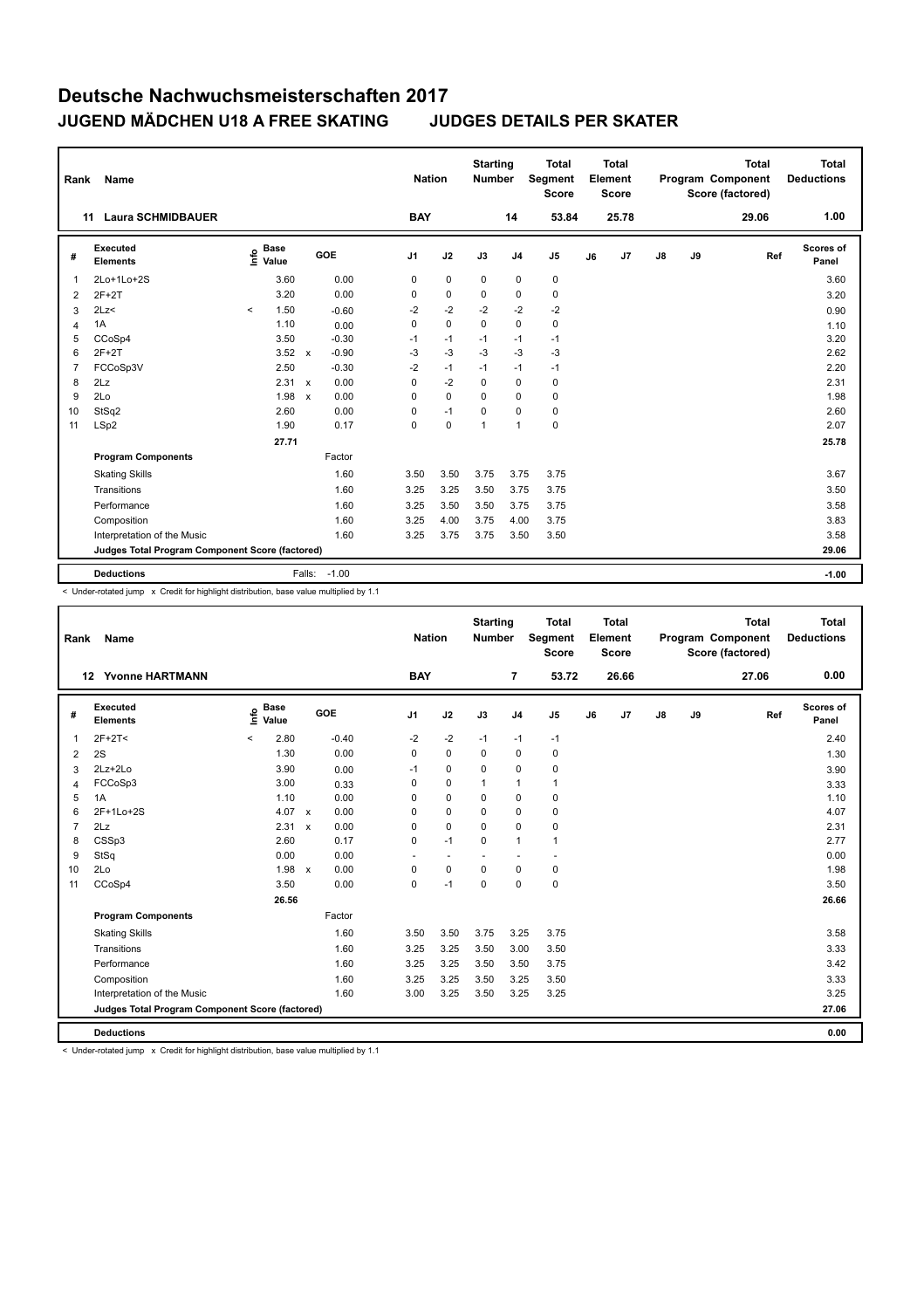| Rank           | Name                                            |          |                      |              |         |                | <b>Nation</b> | <b>Starting</b><br><b>Number</b> |                | <b>Total</b><br><b>Segment</b><br><b>Score</b> |    | <b>Total</b><br>Element<br><b>Score</b> |               |    | <b>Total</b><br>Program Component<br>Score (factored) | <b>Total</b><br><b>Deductions</b> |
|----------------|-------------------------------------------------|----------|----------------------|--------------|---------|----------------|---------------|----------------------------------|----------------|------------------------------------------------|----|-----------------------------------------|---------------|----|-------------------------------------------------------|-----------------------------------|
|                | Jeva BOGOMOLOVA<br>13                           |          |                      |              |         | <b>HAM</b>     |               |                                  | 12             | 52.96                                          |    | 22.23                                   |               |    | 31.73                                                 | 1.00                              |
| #              | Executed<br><b>Elements</b>                     | ١nf٥     | <b>Base</b><br>Value |              | GOE     | J <sub>1</sub> | J2            | J3                               | J <sub>4</sub> | J <sub>5</sub>                                 | J6 | J7                                      | $\mathsf{J}8$ | J9 | Ref                                                   | <b>Scores of</b><br>Panel         |
| 1              | $2F+1Lo<$                                       | $\hat{}$ | 2.30                 |              | $-0.50$ | $-2$           | $-2$          | $-1$                             | $-2$           | $-1$                                           |    |                                         |               |    |                                                       | 1.80                              |
| 2              | 3T<<                                            | <<       | 1.30                 |              | $-0.60$ | $-3$           | $-3$          | $-3$                             | $-3$           | -3                                             |    |                                         |               |    |                                                       | 0.70                              |
| 3              | 2Lo                                             |          | 1.80                 |              | 0.10    | 0              | $\mathbf{1}$  | $\overline{1}$                   | 0              | 0                                              |    |                                         |               |    |                                                       | 1.90                              |
| 4              | $2Lo+2T$                                        |          | 3.10                 |              | 0.00    | 0              | $\mathbf 0$   | 0                                | 0              | 0                                              |    |                                         |               |    |                                                       | 3.10                              |
| 5              | 2Lz                                             |          | 2.10                 |              | $-0.30$ | $-1$           | $-1$          | $-1$                             | 0              | $-1$                                           |    |                                         |               |    |                                                       | 1.80                              |
| 6              | FCSSp                                           |          | 0.00                 |              | 0.00    | ٠              | ٠             |                                  | ٠              | $\overline{\phantom{a}}$                       |    |                                         |               |    |                                                       | 0.00                              |
| $\overline{7}$ | StSq3                                           |          | 3.30                 |              | 0.00    | $\mathbf 0$    | $\mathbf 0$   | $\overline{1}$                   | $\mathbf 0$    | 0                                              |    |                                         |               |    |                                                       | 3.30                              |
| 8              | LSp3                                            |          | 2.40                 |              | 0.50    | 1              | $\mathbf 0$   | -1                               | $\overline{1}$ | $\mathbf{1}$                                   |    |                                         |               |    |                                                       | 2.90                              |
| 9              | 2F                                              |          | 2.09                 | $\mathsf{x}$ | 0.00    | 0              | $-1$          | $\Omega$                         | 0              | $\mathbf 0$                                    |    |                                         |               |    |                                                       | 2.09                              |
| 10             | 1A                                              |          | 1.21                 | $\mathsf{x}$ | $-0.07$ | 0              | $-1$          | 0                                | $-1$           | $\pmb{0}$                                      |    |                                         |               |    |                                                       | 1.14                              |
| 11             | CCoSp3                                          |          | 3.00                 |              | 0.50    | $\mathbf{1}$   | $\mathbf 0$   | $\overline{1}$                   | $\overline{1}$ | $\mathbf{1}$                                   |    |                                         |               |    |                                                       | 3.50                              |
|                |                                                 |          | 22.60                |              |         |                |               |                                  |                |                                                |    |                                         |               |    |                                                       | 22.23                             |
|                | <b>Program Components</b>                       |          |                      |              | Factor  |                |               |                                  |                |                                                |    |                                         |               |    |                                                       |                                   |
|                | <b>Skating Skills</b>                           |          |                      |              | 1.60    | 4.25           | 3.75          | 4.00                             | 4.00           | 4.00                                           |    |                                         |               |    |                                                       | 4.00                              |
|                | Transitions                                     |          |                      |              | 1.60    | 3.75           | 3.50          | 3.75                             | 3.50           | 3.75                                           |    |                                         |               |    |                                                       | 3.67                              |
|                | Performance                                     |          |                      |              | 1.60    | 4.25           | 3.75          | 3.75                             | 4.50           | 4.25                                           |    |                                         |               |    |                                                       | 4.08                              |
|                | Composition                                     |          |                      |              | 1.60    | 4.00           | 4.00          | 3.75                             | 4.25           | 4.00                                           |    |                                         |               |    |                                                       | 4.00                              |
|                | Interpretation of the Music                     |          |                      |              | 1.60    | 4.25           | 3.50          | 4.00                             | 4.50           | 4.00                                           |    |                                         |               |    |                                                       | 4.08                              |
|                | Judges Total Program Component Score (factored) |          |                      |              |         |                |               |                                  |                |                                                |    |                                         |               |    |                                                       | 31.73                             |
|                | <b>Deductions</b>                               |          |                      | Falls:       | $-1.00$ |                |               |                                  |                |                                                |    |                                         |               |    |                                                       | $-1.00$                           |

< Under-rotated jump << Downgraded jump x Credit for highlight distribution, base value multiplied by 1.1 ! Not clear edge

| Rank           | Name                                            |    |                      |                           |         |                | <b>Nation</b> | <b>Starting</b><br><b>Number</b> |                | <b>Total</b><br>Segment<br><b>Score</b> |    | <b>Total</b><br>Element<br><b>Score</b> |               |    | <b>Total</b><br>Program Component<br>Score (factored) | <b>Total</b><br><b>Deductions</b> |
|----------------|-------------------------------------------------|----|----------------------|---------------------------|---------|----------------|---------------|----------------------------------|----------------|-----------------------------------------|----|-----------------------------------------|---------------|----|-------------------------------------------------------|-----------------------------------|
|                | <b>Michelle WITZMANN</b><br>14                  |    |                      |                           |         | <b>BER</b>     |               |                                  | 13             | 52.35                                   |    | 24.55                                   |               |    | 28.80                                                 | 1.00                              |
| #              | Executed<br><b>Elements</b>                     | ۴  | <b>Base</b><br>Value |                           | GOE     | J <sub>1</sub> | J2            | J3                               | J <sub>4</sub> | J <sub>5</sub>                          | J6 | J <sub>7</sub>                          | $\mathsf{J}8$ | J9 | Ref                                                   | Scores of<br>Panel                |
| 1              | 2Lz+1Lo+2S                                      |    | 3.90                 |                           | 0.00    | 0              | $\mathbf 0$   | 0                                | $\mathbf 0$    | 0                                       |    |                                         |               |    |                                                       | 3.90                              |
| $\overline{2}$ | 2A<<                                            | << | 1.10                 |                           | $-0.60$ | $-3$           | $-3$          | $-3$                             | $-3$           | $-3$                                    |    |                                         |               |    |                                                       | 0.50                              |
| 3              | FCCoSp2                                         |    | 2.50                 |                           | 0.00    | 0              | $\mathbf 0$   | 0                                | 0              | $\mathbf{1}$                            |    |                                         |               |    |                                                       | 2.50                              |
| 4              | StSq3                                           |    | 3.30                 |                           | 0.00    | 0              | $\pmb{0}$     | $\mathbf 0$                      | $\mathbf 0$    | $\pmb{0}$                               |    |                                         |               |    |                                                       | 3.30                              |
| 5              | 2F                                              |    | 2.09                 | $\mathsf{x}$              | $-0.60$ | $-2$           | $-2$          | $-2$                             | $-2$           | $-2$                                    |    |                                         |               |    |                                                       | 1.49                              |
| 6              | 2F                                              |    | 2.09                 | $\mathsf{x}$              | 0.10    | 0              | $\mathbf 0$   | 0                                | $\mathbf{1}$   | $\mathbf{1}$                            |    |                                         |               |    |                                                       | 2.19                              |
| $\overline{7}$ | SSp3                                            |    | 2.10                 |                           | 0.17    | $\mathbf{1}$   | $\mathbf 0$   | 0                                | 0              | $\mathbf{1}$                            |    |                                         |               |    |                                                       | 2.27                              |
| 8              | 2Lo                                             |    | 1.98                 | $\mathsf{x}$              | 0.00    | 0              | $\mathbf 0$   | 0                                | 0              | 0                                       |    |                                         |               |    |                                                       | 1.98                              |
| 9              | $2Lz+2T$                                        |    | 3.74                 | $\boldsymbol{\mathsf{x}}$ | $-0.90$ | $-3$           | $-3$          | $-3$                             | $-3$           | $-3$                                    |    |                                         |               |    |                                                       | 2.84                              |
| 10             | 2Lo                                             |    | 1.98                 | $\boldsymbol{\mathsf{x}}$ | 0.00    | 0              | $\pmb{0}$     | $\mathbf 0$                      | $\mathbf 0$    | $\pmb{0}$                               |    |                                         |               |    |                                                       | 1.98                              |
| 11             | CCoSp2V                                         |    | 2.00                 |                           | $-0.40$ | 0              | $-2$          | $-1$                             | $-2$           | $-1$                                    |    |                                         |               |    |                                                       | 1.60                              |
|                |                                                 |    | 26.78                |                           |         |                |               |                                  |                |                                         |    |                                         |               |    |                                                       | 24.55                             |
|                | <b>Program Components</b>                       |    |                      |                           | Factor  |                |               |                                  |                |                                         |    |                                         |               |    |                                                       |                                   |
|                | <b>Skating Skills</b>                           |    |                      |                           | 1.60    | 3.75           | 3.50          | 3.75                             | 3.25           | 3.75                                    |    |                                         |               |    |                                                       | 3.67                              |
|                | Transitions                                     |    |                      |                           | 1.60    | 3.50           | 3.25          | 3.25                             | 3.00           | 3.75                                    |    |                                         |               |    |                                                       | 3.33                              |
|                | Performance                                     |    |                      |                           | 1.60    | 3.75           | 3.25          | 3.50                             | 3.75           | 4.00                                    |    |                                         |               |    |                                                       | 3.67                              |
|                | Composition                                     |    |                      |                           | 1.60    | 3.50           | 3.75          | 3.75                             | 3.75           | 4.00                                    |    |                                         |               |    |                                                       | 3.75                              |
|                | Interpretation of the Music                     |    |                      |                           | 1.60    | 3.50           | 3.25          | 3.75                             | 3.50           | 3.75                                    |    |                                         |               |    |                                                       | 3.58                              |
|                | Judges Total Program Component Score (factored) |    |                      |                           |         |                |               |                                  |                |                                         |    |                                         |               |    |                                                       | 28.80                             |
|                | <b>Deductions</b>                               |    |                      | Falls:                    | $-1.00$ |                |               |                                  |                |                                         |    |                                         |               |    |                                                       | $-1.00$                           |

<< Downgraded jump x Credit for highlight distribution, base value multiplied by 1.1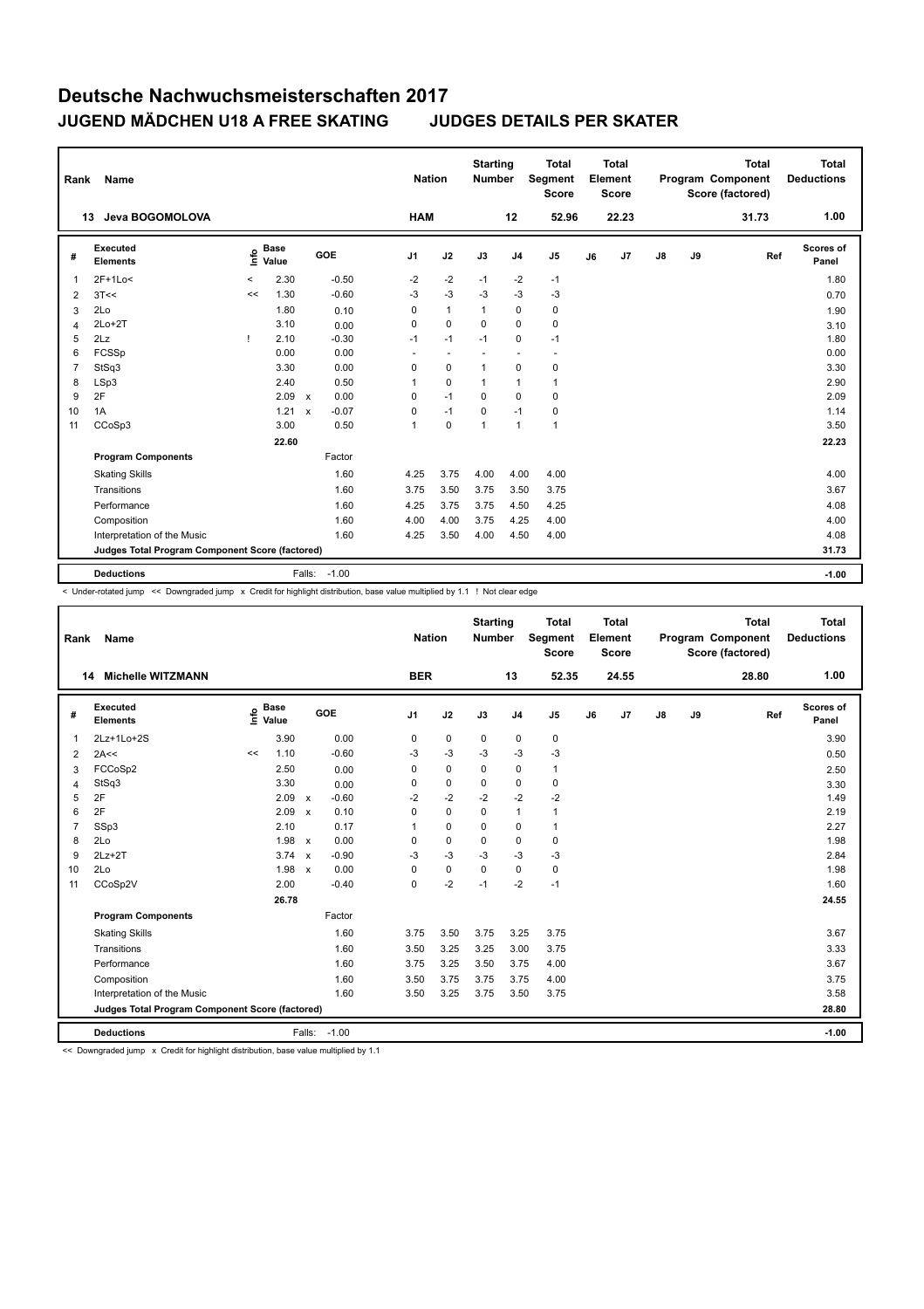| <b>Name</b>                 |                                 |                      |              |         |                                                        |      |                                                        |                             |                | <b>Total</b><br><b>Score</b>     |                                                 |       |                                         |    | <b>Total</b> | Total<br><b>Deductions</b>            |
|-----------------------------|---------------------------------|----------------------|--------------|---------|--------------------------------------------------------|------|--------------------------------------------------------|-----------------------------|----------------|----------------------------------|-------------------------------------------------|-------|-----------------------------------------|----|--------------|---------------------------------------|
| <b>Jule GROENERT</b>        |                                 |                      |              |         |                                                        |      |                                                        |                             | 5              | 49.86                            |                                                 | 23.85 |                                         |    | 26.01        | 0.00                                  |
| Executed<br><b>Elements</b> |                                 | <b>Base</b><br>Value |              |         |                                                        |      | J2                                                     | J3                          | J <sub>4</sub> | J <sub>5</sub>                   | J6                                              | J7    | J8                                      | J9 | Ref          | Scores of<br>Panel                    |
| 1A                          |                                 | 1.10                 |              | 0.00    |                                                        | 0    | $\mathbf 0$                                            | $\mathbf 0$                 | $\mathbf 0$    | $\mathbf{1}$                     |                                                 |       |                                         |    |              | 1.10                                  |
| $2Lz+1Lo+2S$                |                                 | 3.90                 |              | 0.00    |                                                        | 0    | $\mathbf 0$                                            | 0                           | 0              | 0                                |                                                 |       |                                         |    |              | 3.90                                  |
| $2Fe+2T$                    | e                               | 2.70                 |              | $-0.60$ |                                                        | $-2$ | $-3$                                                   | $-2$                        | $-2$           | $-2$                             |                                                 |       |                                         |    |              | 2.10                                  |
| StSq3                       |                                 | 3.30                 |              | 0.00    |                                                        | 0    | $-1$                                                   | $\mathbf 0$                 | $\mathbf 0$    | $\pmb{0}$                        |                                                 |       |                                         |    |              | 3.30                                  |
| CCoSp4                      |                                 | 3.50                 |              | 0.00    |                                                        | 0    | $-1$                                                   | $\mathbf{1}$                | 0              | $\pmb{0}$                        |                                                 |       |                                         |    |              | 3.50                                  |
| $2Lz+1T$                    |                                 | 2.75                 | $\mathsf{x}$ | $-0.10$ |                                                        | $-1$ | $\mathbf 0$                                            | 0                           | $-1$           | 0                                |                                                 |       |                                         |    |              | 2.65                                  |
| 2Lo                         |                                 | 1.98                 | $\mathsf{x}$ | 0.00    |                                                        | 0    | $\mathbf 0$                                            | $\Omega$                    | $\mathbf 0$    | $\pmb{0}$                        |                                                 |       |                                         |    |              | 1.98                                  |
| LSp1                        |                                 | 1.50                 |              | $-0.40$ |                                                        | $-2$ | $-2$                                                   | $-1$                        | $-1$           | $-1$                             |                                                 |       |                                         |    |              | 1.10                                  |
| 2Fe                         | e                               |                      | $\mathsf{x}$ | $-0.60$ |                                                        | $-2$ | $-2$                                                   | $-2$                        | $-2$           | $-2$                             |                                                 |       |                                         |    |              | 0.94                                  |
| 2Lo                         |                                 | 1.98                 | $\mathsf{x}$ | $-0.20$ |                                                        | $-1$ | $-1$                                                   | $-1$                        | 0              | $\pmb{0}$                        |                                                 |       |                                         |    |              | 1.78                                  |
| FCSp1                       |                                 | 1.90                 |              | $-0.40$ |                                                        | $-2$ | $-2$                                                   | $-1$                        | $-1$           | $-1$                             |                                                 |       |                                         |    |              | 1.50                                  |
|                             |                                 |                      |              |         |                                                        |      |                                                        |                             |                |                                  |                                                 |       |                                         |    |              | 23.85                                 |
| <b>Program Components</b>   |                                 |                      |              | Factor  |                                                        |      |                                                        |                             |                |                                  |                                                 |       |                                         |    |              |                                       |
| <b>Skating Skills</b>       |                                 |                      |              | 1.60    |                                                        |      | 3.25                                                   | 3.75                        |                | 3.75                             |                                                 |       |                                         |    |              | 3.42                                  |
| Transitions                 |                                 |                      |              | 1.60    |                                                        |      | 3.00                                                   | 3.50                        |                | 3.50                             |                                                 |       |                                         |    |              | 3.25                                  |
| Performance                 |                                 |                      |              | 1.60    |                                                        |      | 3.00                                                   | 3.50                        |                | 3.50                             |                                                 |       |                                         |    |              | 3.17                                  |
| Composition                 |                                 |                      |              | 1.60    |                                                        |      | 3.25                                                   | 3.50                        |                | 3.50                             |                                                 |       |                                         |    |              | 3.25                                  |
| Interpretation of the Music |                                 |                      |              | 1.60    |                                                        |      | 3.00                                                   | 3.50                        |                | 3.50                             |                                                 |       |                                         |    |              | 3.17                                  |
|                             |                                 |                      |              |         |                                                        |      |                                                        |                             |                |                                  |                                                 |       |                                         |    |              | 26.01                                 |
|                             |                                 |                      |              |         |                                                        |      |                                                        |                             |                |                                  |                                                 |       |                                         |    |              | 0.00                                  |
|                             | Rank<br>15<br><b>Deductions</b> |                      | lnfo<br>1.54 | 26.15   | GOE<br>Judges Total Program Component Score (factored) |      | J <sub>1</sub><br>3.25<br>3.00<br>2.75<br>3.00<br>3.00 | <b>Nation</b><br><b>NRW</b> |                | <b>Starting</b><br><b>Number</b> | Segment<br>2.75<br>3.25<br>3.00<br>3.00<br>3.00 |       | <b>Total</b><br>Element<br><b>Score</b> |    |              | Program Component<br>Score (factored) |

x Credit for highlight distribution, base value multiplied by 1.1 e Wrong edge

| Rank           | <b>Name</b>                                     |      |                      |                           |              |                | <b>Nation</b> |              | <b>Starting</b><br><b>Number</b> |                | <b>Total</b><br>Segment<br><b>Score</b> |    | <b>Total</b><br>Element<br><b>Score</b> |    |    | <b>Total</b><br>Program Component<br>Score (factored) |     | Total<br><b>Deductions</b> |
|----------------|-------------------------------------------------|------|----------------------|---------------------------|--------------|----------------|---------------|--------------|----------------------------------|----------------|-----------------------------------------|----|-----------------------------------------|----|----|-------------------------------------------------------|-----|----------------------------|
|                | <b>Philine HEINZE</b><br>16                     |      |                      |                           |              | <b>NIE</b>     |               |              |                                  | 8              | 49.83                                   |    | 24.56                                   |    |    | 26.27                                                 |     | 1.00                       |
| #              | Executed<br><b>Elements</b>                     | ١nf٥ | <b>Base</b><br>Value |                           | GOE          | J <sub>1</sub> |               | J2           | J3                               | J <sub>4</sub> | J <sub>5</sub>                          | J6 | J7                                      | J8 | J9 |                                                       | Ref | Scores of<br>Panel         |
| 1              | 1A                                              |      | 1.10                 |                           | 0.20         | $\mathbf 0$    |               | $\mathbf{1}$ | $\overline{1}$                   | $\mathbf{1}$   | $\mathbf{1}$                            |    |                                         |    |    |                                                       |     | 1.30                       |
| $\overline{2}$ | 2Lo                                             |      | 1.80                 |                           | $-0.10$      | 0              |               | $\mathbf 0$  | $-1$                             | $-1$           | $\mathbf 0$                             |    |                                         |    |    |                                                       |     | 1.70                       |
| 3              | 2Lz+1Lo<+2F                                     | ı    | 4.40                 |                           | $-0.40$      | $-1$           |               | $-2$         | $-1$                             | $-2$           | $-1$                                    |    |                                         |    |    |                                                       |     | 4.00                       |
| 4              | CCoSp3                                          |      | 3.00                 |                           | 0.00         | 0              |               | $\mathbf 0$  | 0                                | $\mathbf 0$    | 0                                       |    |                                         |    |    |                                                       |     | 3.00                       |
| 5              | $2F+2T$                                         |      | 3.20                 |                           | $-0.90$      | -3             |               | $-3$         | $-3$                             | $-3$           | $-3$                                    |    |                                         |    |    |                                                       |     | 2.30                       |
| 6              | SSp3                                            |      | 2.10                 |                           | 0.00         | $\mathbf 0$    |               | $\mathbf 0$  | $\Omega$                         | $\mathbf 0$    | $\mathbf 0$                             |    |                                         |    |    |                                                       |     | 2.10                       |
| $\overline{7}$ | $2Lz+1T$                                        | ı    | 2.75                 | $\mathsf{x}$              | $-0.50$      | $-1$           |               | $-2$         | $-2$                             | $-2$           | $-1$                                    |    |                                         |    |    |                                                       |     | 2.25                       |
| 8              | FCSp1                                           |      | 1.90                 |                           | 0.00         | 0              |               | $-1$         | $\Omega$                         | $\mathbf 0$    | $\mathbf 0$                             |    |                                         |    |    |                                                       |     | 1.90                       |
| 9              | 2Lo                                             |      | 1.98                 | $\boldsymbol{\mathsf{x}}$ | 0.00         | 0              |               | $\Omega$     | $\Omega$                         | $\mathbf 0$    | $\mathbf 0$                             |    |                                         |    |    |                                                       |     | 1.98                       |
| 10             | 2S                                              |      | 1.43                 | $\boldsymbol{\mathsf{x}}$ | 0.00         | 0              |               | $-1$         | $\Omega$                         | $\Omega$       | $\mathbf 0$                             |    |                                         |    |    |                                                       |     | 1.43                       |
| 11             | StSq2                                           |      | 2.60                 |                           | 0.00         | 0              |               | $-1$         | 0                                | 0              | $\mathbf 0$                             |    |                                         |    |    |                                                       |     | 2.60                       |
|                |                                                 |      | 26.26                |                           |              |                |               |              |                                  |                |                                         |    |                                         |    |    |                                                       |     | 24.56                      |
|                | <b>Program Components</b>                       |      |                      |                           | Factor       |                |               |              |                                  |                |                                         |    |                                         |    |    |                                                       |     |                            |
|                | <b>Skating Skills</b>                           |      |                      |                           | 1.60         | 3.50           |               | 3.25         | 3.50                             | 3.25           | 3.75                                    |    |                                         |    |    |                                                       |     | 3.42                       |
|                | Transitions                                     |      |                      |                           | 1.60         | 3.25           |               | 3.25         | 3.25                             | 3.00           | 3.25                                    |    |                                         |    |    |                                                       |     | 3.25                       |
|                | Performance                                     |      |                      |                           | 1.60         | 3.50           |               | 2.75         | 3.25                             | 3.00           | 3.75                                    |    |                                         |    |    |                                                       |     | 3.25                       |
|                | Composition                                     |      |                      |                           | 1.60         | 3.25           |               | 3.00         | 3.25                             | 3.25           | 3.50                                    |    |                                         |    |    |                                                       |     | 3.25                       |
|                | Interpretation of the Music                     |      |                      |                           | 1.60         | 3.25           |               | 3.25         | 3.25                             | 3.00           | 3.50                                    |    |                                         |    |    |                                                       |     | 3.25                       |
|                | Judges Total Program Component Score (factored) |      |                      |                           |              |                |               |              |                                  |                |                                         |    |                                         |    |    |                                                       |     | 26.27                      |
|                | <b>Deductions</b>                               |      |                      |                           | Falls: -1.00 |                |               |              |                                  |                |                                         |    |                                         |    |    |                                                       |     | $-1.00$                    |

< Under-rotated jump x Credit for highlight distribution, base value multiplied by 1.1 ! Not clear edge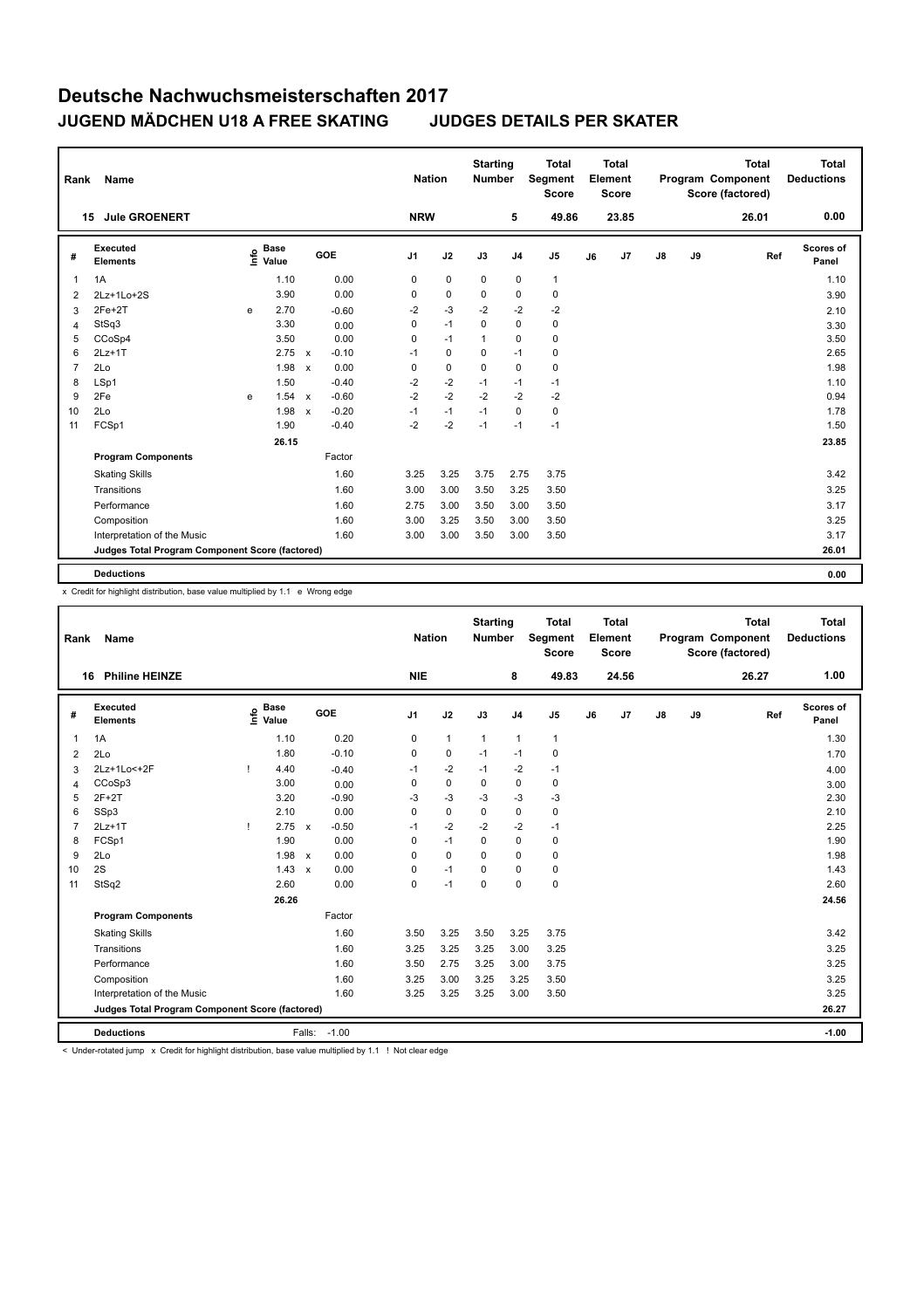| Rank | <b>Name</b>                                     |                              |              |         |                | <b>Nation</b>  | <b>Starting</b><br><b>Number</b> |                | <b>Total</b><br>Segment<br><b>Score</b> |    | <b>Total</b><br>Element<br><b>Score</b> |    |    | <b>Total</b><br>Program Component<br>Score (factored) | <b>Total</b><br><b>Deductions</b> |
|------|-------------------------------------------------|------------------------------|--------------|---------|----------------|----------------|----------------------------------|----------------|-----------------------------------------|----|-----------------------------------------|----|----|-------------------------------------------------------|-----------------------------------|
| 17   | Lea CZEJKA                                      |                              |              |         | <b>BAY</b>     |                |                                  | 4              | 48.80                                   |    | 21.06                                   |    |    | 27.74                                                 | 0.00                              |
| #    | Executed<br><b>Elements</b>                     | <b>Base</b><br>lnfo<br>Value |              | GOE     | J <sub>1</sub> | J2             | J3                               | J <sub>4</sub> | J <sub>5</sub>                          | J6 | J7                                      | J8 | J9 | Ref                                                   | Scores of<br>Panel                |
| 1    | 2S                                              | 1.30                         |              | 0.07    | 0              | $\mathbf{1}$   | $\mathbf{1}$                     | $\mathbf 0$    | $\pmb{0}$                               |    |                                         |    |    |                                                       | 1.37                              |
| 2    | 2F+1T+2Lo                                       | 4.10                         |              | $-0.30$ | $-1$           | 0              | $-1$                             | $-1$           | $-1$                                    |    |                                         |    |    |                                                       | 3.80                              |
| 3    | 1A                                              | 1.10                         |              | 0.07    | 0              | $\overline{1}$ | 0                                | $\mathbf{1}$   | 0                                       |    |                                         |    |    |                                                       | 1.17                              |
| 4    | CCoSp2                                          | 2.50                         |              | 0.00    | 0              | $\mathbf 0$    | 0                                | 0              | 0                                       |    |                                         |    |    |                                                       | 2.50                              |
| 5    | $2Lz+1T$                                        | 2.75 x                       |              | $-0.10$ | $-1$           | $-1$           | $\Omega$                         | 0              | 0                                       |    |                                         |    |    |                                                       | 2.65                              |
| 6    | 1F                                              | 0.55                         | $\mathsf{x}$ | 0.00    | 0              | $\mathbf 0$    | 0                                | 0              | 0                                       |    |                                         |    |    |                                                       | 0.55                              |
| 7    | StSq2                                           | 2.60                         |              | 0.00    | $\mathbf 0$    | $-1$           | $\Omega$                         | $\mathbf 0$    | 0                                       |    |                                         |    |    |                                                       | 2.60                              |
| 8    | FCCoSp3                                         | 3.00                         |              | $-0.10$ | $-1$           | $-1$           | $\mathbf 0$                      | $\mathbf 0$    | 0                                       |    |                                         |    |    |                                                       | 2.90                              |
| 9    | 2Lz                                             | $2.31 \times$                |              | 0.00    | 0              | $\mathbf 0$    | 0                                | 0              | 0                                       |    |                                         |    |    |                                                       | 2.31                              |
| 10   | 1A                                              | 1.21                         | $\mathsf{x}$ | 0.00    | 0              | $\mathbf 0$    | $\mathbf 0$                      | $\mathbf 0$    | 0                                       |    |                                         |    |    |                                                       | 1.21                              |
| 11   | LSp                                             | 0.00                         |              | 0.00    |                |                |                                  |                | ٠                                       |    |                                         |    |    |                                                       | 0.00                              |
|      |                                                 | 21.42                        |              |         |                |                |                                  |                |                                         |    |                                         |    |    |                                                       | 21.06                             |
|      | <b>Program Components</b>                       |                              |              | Factor  |                |                |                                  |                |                                         |    |                                         |    |    |                                                       |                                   |
|      | <b>Skating Skills</b>                           |                              |              | 1.60    | 3.75           | 3.75           | 3.75                             | 3.75           | 3.75                                    |    |                                         |    |    |                                                       | 3.75                              |
|      | Transitions                                     |                              |              | 1.60    | 3.25           | 3.25           | 3.25                             | 3.00           | 3.50                                    |    |                                         |    |    |                                                       | 3.25                              |
|      | Performance                                     |                              |              | 1.60    | 3.50           | 3.50           | 3.25                             | 3.25           | 3.75                                    |    |                                         |    |    |                                                       | 3.42                              |
|      | Composition                                     |                              |              | 1.60    | 3.25           | 3.75           | 3.75                             | 3.25           | 3.50                                    |    |                                         |    |    |                                                       | 3.50                              |
|      | Interpretation of the Music                     |                              |              | 1.60    | 3.25           | 3.50           | 3.50                             | 3.00           | 3.50                                    |    |                                         |    |    |                                                       | 3.42                              |
|      | Judges Total Program Component Score (factored) |                              |              |         |                |                |                                  |                |                                         |    |                                         |    |    |                                                       | 27.74                             |
|      | <b>Deductions</b>                               |                              |              |         |                |                |                                  |                |                                         |    |                                         |    |    |                                                       | 0.00                              |

x Credit for highlight distribution, base value multiplied by 1.1

| Rank           | Name                                            |                          |                      |              |         |                | <b>Nation</b> |             | <b>Starting</b><br><b>Number</b> |              | <b>Total</b><br>Segment<br>Score |    | <b>Total</b><br>Element<br><b>Score</b> |               |    | <b>Total</b><br>Program Component<br>Score (factored) | <b>Total</b><br><b>Deductions</b> |
|----------------|-------------------------------------------------|--------------------------|----------------------|--------------|---------|----------------|---------------|-------------|----------------------------------|--------------|----------------------------------|----|-----------------------------------------|---------------|----|-------------------------------------------------------|-----------------------------------|
|                | <b>Lara STIEGLER</b><br>18                      |                          |                      |              |         | B-W            |               |             | 3                                |              | 48.17                            |    | 21.10                                   |               |    | 27.07                                                 | 0.00                              |
| #              | <b>Executed</b><br><b>Elements</b>              | ۴                        | <b>Base</b><br>Value |              | GOE     | J <sub>1</sub> | J2            | J3          | J <sub>4</sub>                   |              | J <sub>5</sub>                   | J6 | J7                                      | $\mathsf{J}8$ | J9 | Ref                                                   | <b>Scores of</b><br>Panel         |
| 1              | $2F+2Lo$                                        |                          | 3.70                 |              | 0.00    | 0              | $\mathbf 0$   | $\mathbf 0$ |                                  | 0            | $\pmb{0}$                        |    |                                         |               |    |                                                       | 3.70                              |
| 2              | 2Lz<                                            | $\hat{}$                 | 1.50                 |              | $-0.60$ | $-2$           | $-3$          | $-2$        |                                  | $-2$         | $-1$                             |    |                                         |               |    |                                                       | 0.90                              |
| 3              | 2S                                              |                          | 1.30                 |              | 0.00    | 0              | $\mathbf 0$   | $\mathbf 0$ |                                  | $\mathbf 0$  | $\pmb{0}$                        |    |                                         |               |    |                                                       | 1.30                              |
| $\overline{4}$ | CCoSp2V                                         |                          | 2.00                 |              | 0.00    | 0              | $\mathbf 0$   | 0           |                                  | 0            | $\pmb{0}$                        |    |                                         |               |    |                                                       | 2.00                              |
| 5              | 2Lz                                             |                          | 2.10                 |              | $-0.80$ | $-2$           | $-3$          | $-2$        |                                  | $-3$         | $-3$                             |    |                                         |               |    |                                                       | 1.30                              |
| 6              | 1A                                              |                          | 1.10                 |              | 0.00    | 0              | $\Omega$      | $\Omega$    |                                  | $\Omega$     | $\pmb{0}$                        |    |                                         |               |    |                                                       | 1.10                              |
| $\overline{7}$ | 2F+1Lo<+2S                                      | $\overline{\phantom{a}}$ | 3.96                 | $\mathsf{x}$ | $-0.30$ | $-1$           | $-1$          | $-1$        |                                  | $-1$         | $-1$                             |    |                                         |               |    |                                                       | 3.66                              |
| 8              | 1A                                              |                          | 1.21                 | $\mathsf{x}$ | 0.00    | 0              | $\mathbf 0$   | $\Omega$    |                                  | $\mathbf 0$  | 0                                |    |                                         |               |    |                                                       | 1.21                              |
| 9              | FCSp1                                           |                          | 1.90                 |              | 0.00    | 0              | $\mathbf 0$   | $\Omega$    |                                  | $\Omega$     | 0                                |    |                                         |               |    |                                                       | 1.90                              |
| 10             | SSp2                                            |                          | 1.60                 |              | 0.00    | 0              | $-1$          | $\Omega$    |                                  | $\mathbf{1}$ | 0                                |    |                                         |               |    |                                                       | 1.60                              |
| 11             | StSq2                                           |                          | 2.60                 |              | $-0.17$ | $-1$           | $-1$          | $\mathbf 0$ |                                  | $\mathbf 0$  | $\pmb{0}$                        |    |                                         |               |    |                                                       | 2.43                              |
|                |                                                 |                          | 22.97                |              |         |                |               |             |                                  |              |                                  |    |                                         |               |    |                                                       | 21.10                             |
|                | <b>Program Components</b>                       |                          |                      |              | Factor  |                |               |             |                                  |              |                                  |    |                                         |               |    |                                                       |                                   |
|                | <b>Skating Skills</b>                           |                          |                      |              | 1.60    | 3.50           | 3.50          | 3.50        |                                  | 3.00         | 3.50                             |    |                                         |               |    |                                                       | 3.50                              |
|                | Transitions                                     |                          |                      |              | 1.60    | 3.25           | 3.50          | 3.50        |                                  | 2.25         | 3.50                             |    |                                         |               |    |                                                       | 3.42                              |
|                | Performance                                     |                          |                      |              | 1.60    | 3.25           | 3.25          | 3.25        |                                  | 2.75         | 3.50                             |    |                                         |               |    |                                                       | 3.25                              |
|                | Composition                                     |                          |                      |              | 1.60    | 3.25           | 3.75          | 3.75        |                                  | 3.00         | 3.50                             |    |                                         |               |    |                                                       | 3.50                              |
|                | Interpretation of the Music                     |                          |                      |              | 1.60    | 3.00           | 3.50          | 3.50        |                                  | 2.75         | 3.25                             |    |                                         |               |    |                                                       | 3.25                              |
|                | Judges Total Program Component Score (factored) |                          |                      |              |         |                |               |             |                                  |              |                                  |    |                                         |               |    |                                                       | 27.07                             |
|                | <b>Deductions</b>                               |                          |                      |              |         |                |               |             |                                  |              |                                  |    |                                         |               |    |                                                       | 0.00                              |

< Under-rotated jump x Credit for highlight distribution, base value multiplied by 1.1